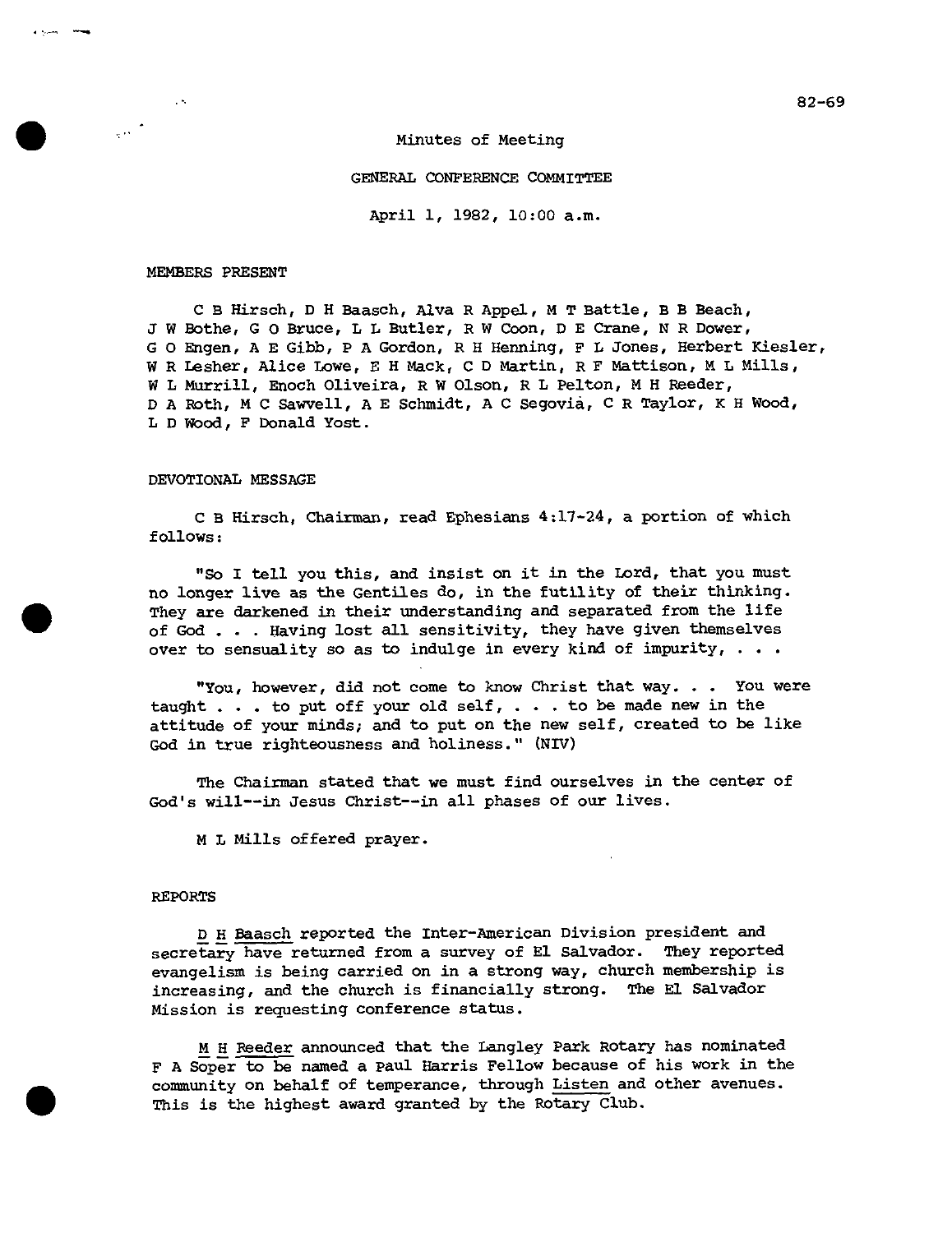82-70 April 1, 1982

MINUTES of the meeting held March 25, 1982, were approved with the deletion of the Lebanese Lira fixed rate.

•

•

•

#### BHE/ADCOM/GCC to JWB

NAD BOARD OF HIGHER EDUCATION AND NAD BOARD OF EDUCATION, K-12 - ADJUSTMENTS

VOTED, To postpone the NAD Board of Education, K-12 and Board of Higher Education scheduled for June 15, 16, 1982, to meet in Washington, DC at the time of the NAD 1982 Annual Council. The new dates are as follows:

NAD Board of Higher Education, October 26, (7:00 pm) 27, 1982 (ending 12 noon on 27th)

NAD Board of Education, K-12, October 27, 1982, 1:30 pm.

BRI/ADCOM/GCC to MH MA

# 164-82 METHODS OF BIBLE STUDY COMMITTEE (Ad Hoc) - ADJUSTMENTS

VOTED, To authorize the ad hoc Methods of Bible Study Committee (appointed GCC 81-415) to meet at Berrien Springs, Michigan, September 8-12, 1982 (beginning at 8:00 am), with the following adjustment in advocates:

| Delete | Frank Holbrook  |
|--------|-----------------|
| Add    | Herbert Kiesler |

TheoEd/ADCOM/GCC to MH MA

155-82 QUALIFICATIONS FOR TEACHER OF RELIGION AND THEOLOGY COMMITTEE (Ad Hoc)

VOTED, To appoint the following ad hoc Qualifications for Teachers of Religion and Theology Committee to meet in Washington, DC, April 8, 1982:

Robert W Olson, Chairman; Leo R Van Dolson, Secretary; B B Beach, Robert H Carter, Phillip Follett, W R Lesher, R L Reynolds.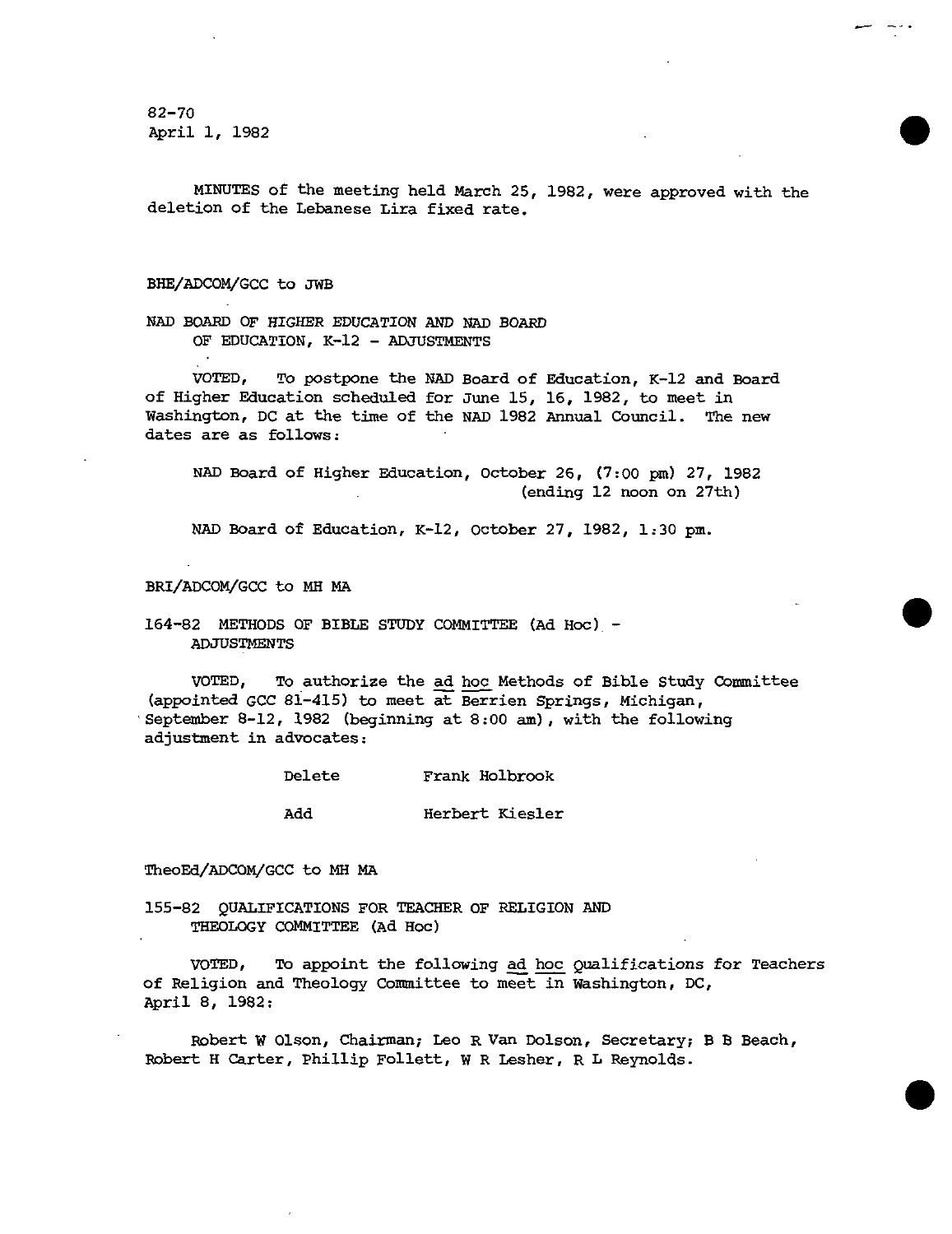# TheoEd/ADCOM/GCC to MH MA

156-82 COURSE REQUIREMENTS IN THEOLOGY COMMITTEE (Ad Hoc)

VOTED, To appoint the following ad hoc Course Requirements in Theology Committee to meet in Washington, DC, April 26 and 27, 1982:

Enoch Oliveira, Chairman; V S Griffiths, Secretary; Carlos E Aeschlimann, Joseph J Battistone, Douglas Bennett, Desmond Cummings Jr, Don Jacobson, Bruce Johnston, Werner K Vhymeister.

ADCOM/GCC to DRC

GENERAL CALLS

VOTED, To approve the following General call:

Larson, George (GC) - -Vice President for Finance, Leland Memorial Hospital, Columbia Union.

GCO/GCC to LDW WRL

ZINKE, E E--ASSOCIATE DIRECTOR, BIBLICAL RESEARCH INSTITUTE

VOTED, To appoint E E Zinke to serve as an associate director of the Biblical Research Institute.

CA/GCC to Secretariat

COMMITTEE ON APPOINTEES

VOTED, To approve the following:

Appointments

Elkins, Nancy (Rosenberg, Texas)--Assistant Dean of Women/School Nurse, River Plate College, Argentina, So American Div (AU#9) Skau, David Arlyn (Def Med, LLU M-79B)--Assignment to Penang Adv Hospital as physician, Far Eastern Division Taylor, Leo Dwight (So New England Conf)--SAWS Director, Bolivia Mission, South American Division (IU#16)

Calls and Transfers Between Divisions

Gustaysson, Lars (No Eur Div) - -Builder/Industrial Arts teacher, Adv University of Central Africa, Rwanda, Africa-Indian Ocean Division. (Amending GCC 81-236)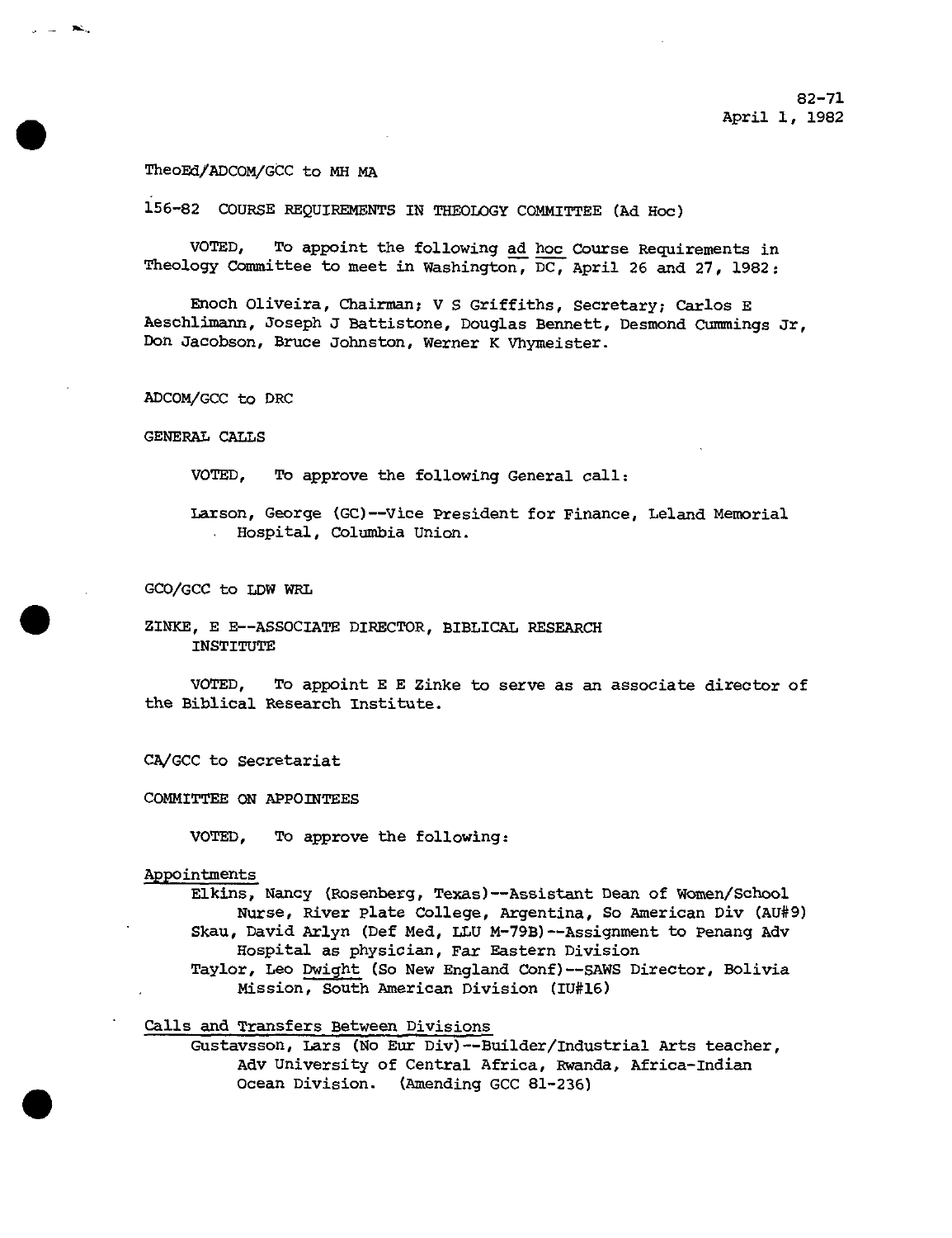```
82-72 
82-72<br>April 1, 1982<br>(Appointees - contd)
```
(Appointees - contd)

(Calls and Transfers Between Divisions)

Roeland, Jean-Claude (Euro-Afr Div)--Teacher, Natural Science/ Physics, Madagascar Adv Sem Soamanandrariny, Africa-Indian Ocean Division

Permanent Returns

Fiedler, Lucile from South American Div office; personal (marriage) effective May 1982

Hughes, David H from South England Conf, Northern European Div; personal, effective April 1982

Northrop, Robert E from Chile Union, South American Division; assignment completed, effective June 1982

Oster, Hans from Konola Acad, Monrovia, Liberia, Africa-Indian Ocean Div to Northern European Division; Division recommendation, effective March 1981

- Perea, Richard Gonzales from Guam SDA Clinic, Far Eastern Division; personal, effective March 1982
- Roland, David Daryl from Hongkong Adv Hosp, Far Eastern Division; personal, effective February 1982

Wiebe, George from Bella Vista Hosp, Puerto Rico, Inter-American Division; education/family consideration, effective May 1982 Word, Larry from Ivory Coast, Africa-Indian Ocean Division;

personal, effective December 1981.

Treasury/GCC to WLM

AFRICA-INDIAN OCEAN DIVISION--CITIBANK ACCOUNT

VOTED, To authorize the Citibank, New York, to recognize the signatures of L L Butler, and/or W L Murrill, and/or J J Nortey, and/or A D Tagalog, and/or R E Lemon, to sign or make any changes and orders for the payment of money for account number 107 806 53 which is in the name of the General Conference of Seventh-day Adventists, Africa-Indian Ocean Division. All prior authorizations for this account are hereby annulled and cancelled.

Treasury/GCC to EMS-RPC

LOWRY, WILLIS G--RETIREMENT

RECOMMENDED, To place Willis G Lowry on the Retirement Plan effective April 1, 1982, following more than 34 years of service in the Southern Asia Division.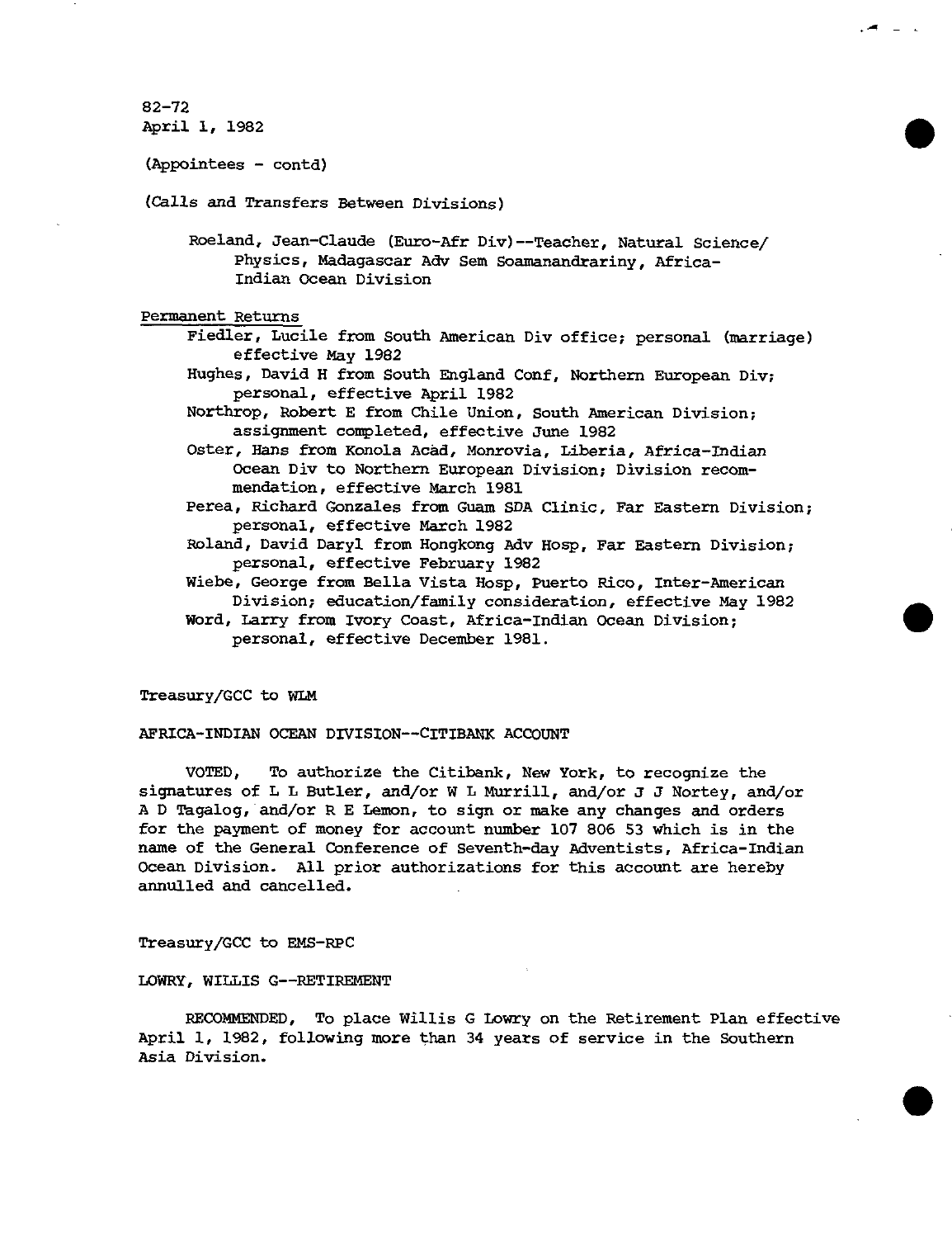# BOFC/GCC to FLJ

 $\omega$  and  $\omega$ 

# KOREAN UNION COLLEGE LIBRARY--FINANCIAL FLAN APPROVED

On the recommendation of the Far Eastern Division,

VOTED, To approve the financial plan presented by the Korean Union and the Far Eastern Division for the construction of a new library building on the campus of Korean Union College. Details of the plan are on file with the minutes of the Borrowing and Distribution of Funds and Building Finance Committee.

# ITC/GCC to AL

#### INTERDIVISION TRAVEL

VOTED, To approve the following interdivision travel:

# Authorizations

| Administration                       |                                                                                               |
|--------------------------------------|-----------------------------------------------------------------------------------------------|
| Butler, L L                          | Afr-Ind Ocean Div, Apr 20-29, 1982<br>Trans-Afr Div, Apr 30-May 12, 1982                      |
| Wilson, N C                          | Euro-Afr Div, Apr 19-May 5, 1982                                                              |
| (Specials)                           |                                                                                               |
| Bell, C V<br>(Walla Walla College)   | Far East Div, time to be arranged<br>Travel and entertainment by Far<br>Eastern Division      |
| Oosterwal, G<br>(Andrews University) | Far East Div, last 2 weeks of May 1982<br>Travel and entertainment by Far<br>Eastern Division |
| Adjustments                          |                                                                                               |
| Coon, R W                            | No Eur Div, Aug 16-28 and Sept 4-18,<br>1982                                                  |
| Olson, $R$ W                         | Euro-Afr Div, Aug 29-Sept 4 and Sept 19-<br>Sept 26, 1982.                                    |

# Personnel/GCC to EMS-RPC

ROSCOE, THELMA D--RETIREMENT<br>• RECOMMENDED, To place Thelma D Roscoe on the Retirement Plan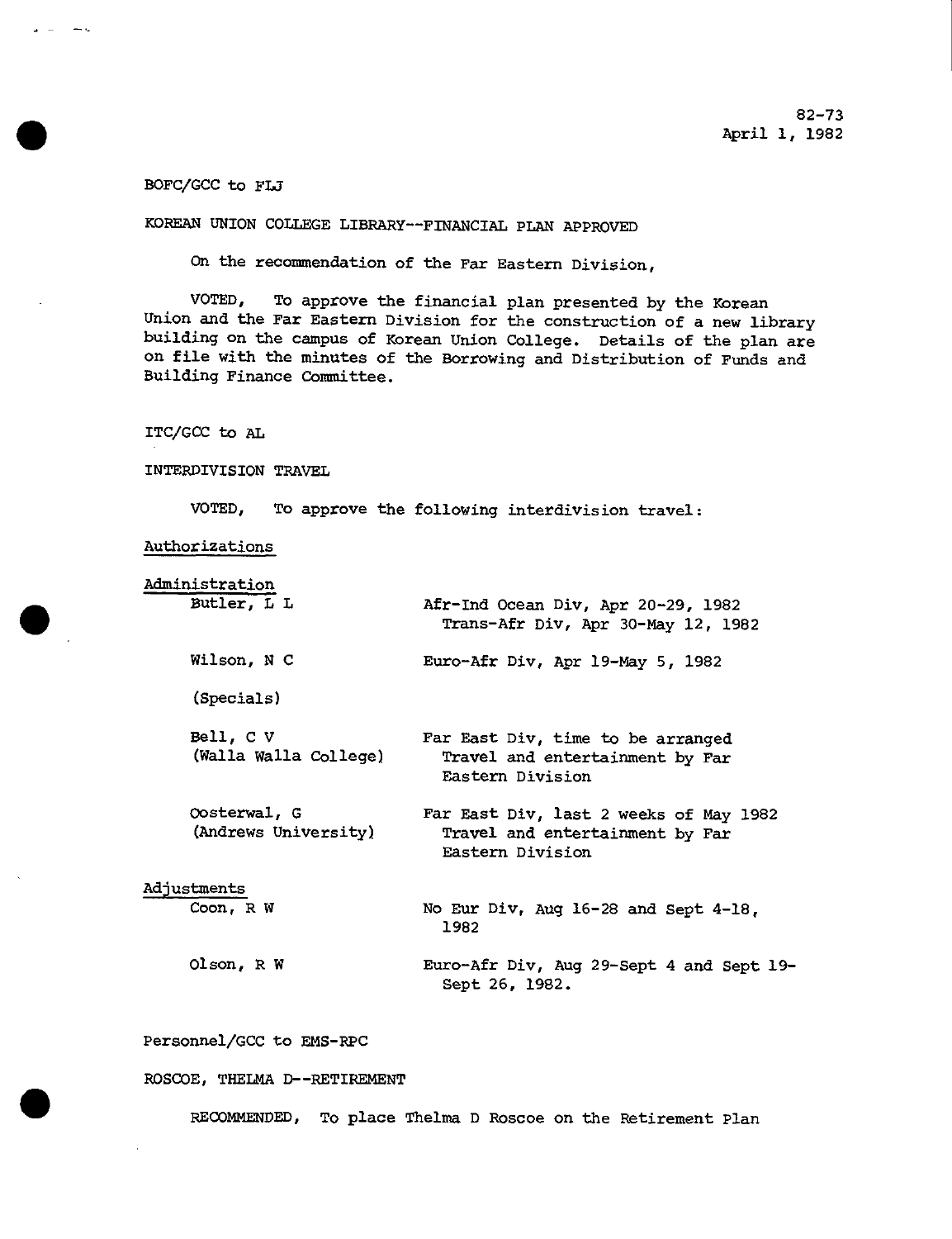82-74 82-74<br>April 1, 1982

(Thelma D Roscoe Retirement - contd)

effective May 1, 1982, after 15 1/2 years of denominational service in the General Conference office.

GCC to DHB

ROSCOE, THELMA D--APPRECIATION

VOTED, To express appreciation to Thelma D Roscoe for her faithful, careful work as a secretary in the General Conference office.

Adjourned

C B Hirsch, Chairman D H Baasch, Secretary Martha Horn, Recording Secretary

•

 $\omega = \frac{1}{2} \left( \omega - \frac{1}{2} \right) \left( \omega - \frac{1}{2} \right)$ 

•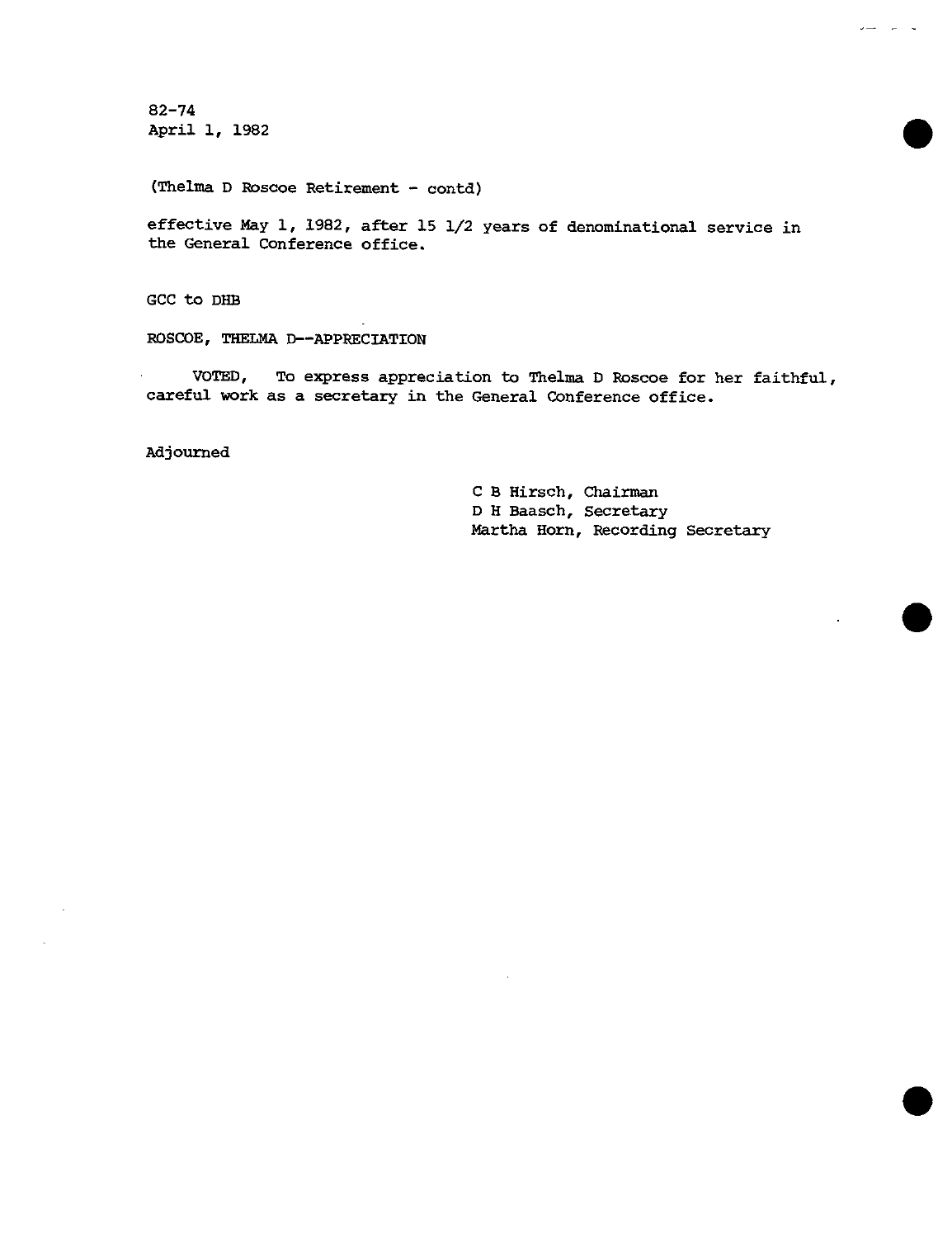#### SPRING MEETING

Takoma Park, DC, April 7 and 8, 1982

Minutes of Spring Meeting GENERAL CONFERENCE COMMITTEE April 7, 1982, 8:30 a.m.

#### PRESENT

Earl W Amundson, David H Baasch, M T Battle, B B Beach, Alex Besenyei, W J Blacker, W D Blehm, Lowell L Bock, J W Bothe, C E Bradford, Floyd Bresee, Charles L Brooks, Benjamin P Browne, G O Bruce, L L Butler, Richard Caldwell, Robert H Carter, D R Christman, W 0 Coe, Victor H Cooper, Floyd L Costerisan, Robert L Dale, David Dennis, S L DeShay, N R Dower, • R Drachenberg, Philip W Dunham, K H Emmerson, Gordon Engen, Joseph Espinosa, Richard Fearing, Robert R Frame, C 0 Frederick, A Edwin Gibb, Richard Hammill, Mervyn G Hardinge, Marion Hartlein, R H Henning, Charles B Hirsch, B E Jacobs, Mrs Hope Jacobson, Oscar R Johnson, William G Johnsson, Frank L Jones, J C Kinder, R E Klimes, Harold J Lance, B E Leach, Leroy J Leiske, W R Lesher, M E Loewen, Manuel Lopez, Erwin H Mack, C D Martin, Eloy Martinez, R F Mattison, A C McClure, A C McKee, S D Meyers, Merle L Mills, Edgar T Mimms, Milton J Murray, W L Murrill,

M S Nigri, R W O'Ffill, Enoch Oliveira, V Norskov Olsen, Robert W Olson, Robert E Osborn, Harold F Otis, A J Patzer, P F Pedersen, R L Felton, Leslie Pitton, L A Ramirez, A G Ratcliffe, Marvin H Reeder, E S Reile, R L Reynolds, G M Ross, Ariel A Roth, D A Roth, W C Scales, Arturo E Schmidt, Agripino C Segovia, Vernon H Siver, Clark Smith, Francis A Soper, J R Spangler, E H 3 Steed, Elizabeth Sterndale, E M Stiles, Charles R Taylor, G Ralph Thompson, Owen A Troy, Arnold Trujillo, Leo R Van Dolson, Charles D Watson, F W Wernick, Bruce M Wickwire, Melvin A Wiese, Roy F Williams, J W Wilson, Neal C Wilson, Kenneth H Wood, L Delmer Wood, R L Woodfork, F Donald Yost.

#### DEVOTIONAL MESSAGE

A C McClure, President of the Southern Union, gave the devotional message based on Paul's admonition to Timothy (2 Timothy 1-4).

Paul was anxious that the Christian church should preserve pure doctrine and that the lives of the members would be consistent with their teaching.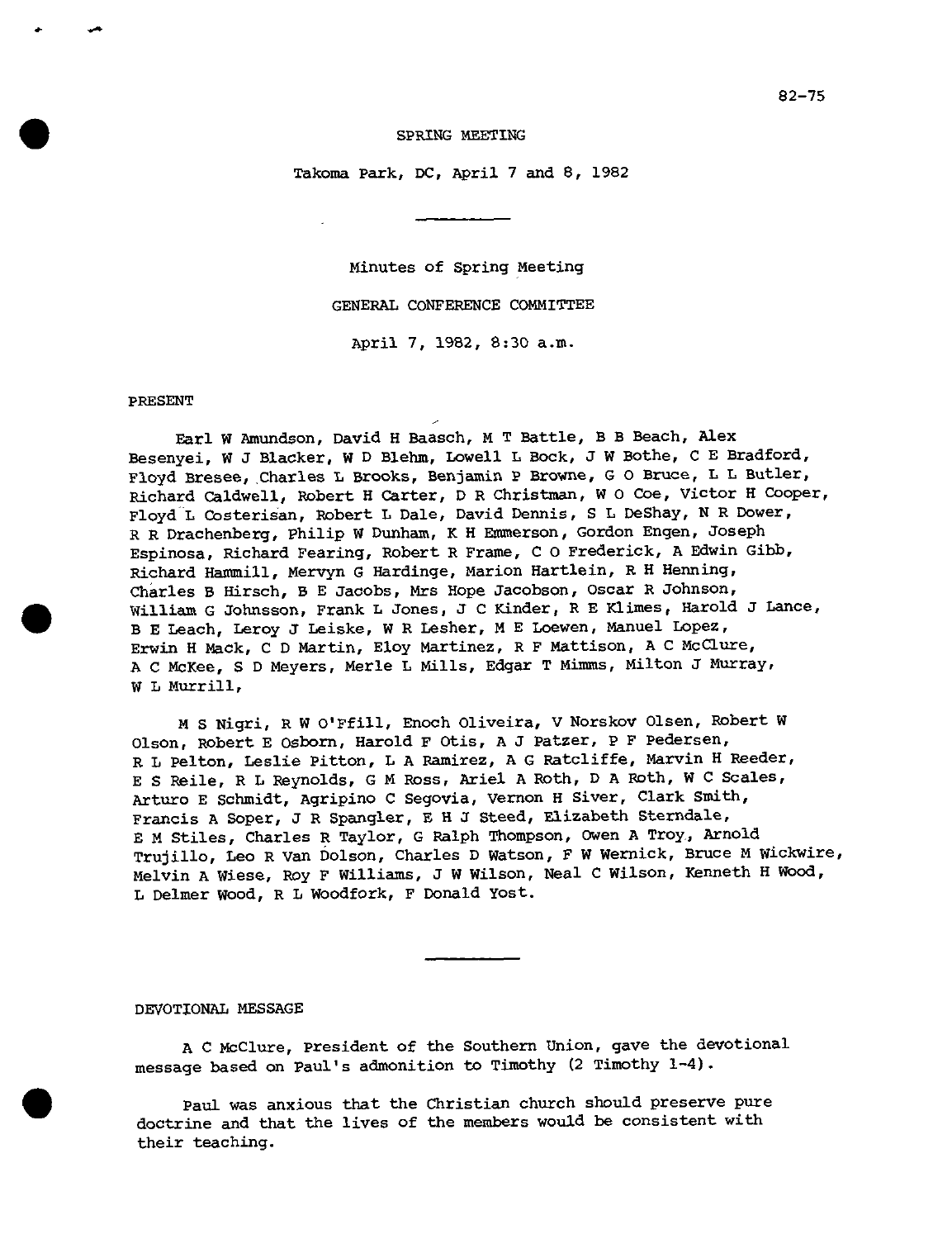82-76 April 7, 1982 Spring Meeting

•

•

•

(Devotional - contd)

Paul also exhorted Timothy to be faithful in service, filled with zeal and courage, and unashamed of the Gospel. The Church cannot be overthrown since it is built on the firm Foundation. The Apostle charged Timothy to "Preach the Word" since it "is profitable for doctrine, for reproof, for correction, for instruction in righteousness."

In closing, the members sang, "I Know whom I Have Believed," thus emphasizing 2 Timothy 1:12.

A C McClure offered prayer.

Neal C Wilson welcomed General Conference Committee members to the 1982 Spring Meeting. He illustrated how the One Thousand Days of Reaping plan is developing throughout the world field. A few highlights of his report follow:

The Eastern Africa Division has tripled its original goal after the challenge of the East African Union. This largest union in the world field believed the original Division goal could be doubled in the Union alone!

The Africa-Indian Ocean Division has set a goal of winning 180 a day in that Division. A well-attended evangelistic campaign is underway in the Division headquarters city of Abidjan, Ivory Coast.

The Far Eastern Division is hoping to reach a prayer objective of 3,000 baptized in Manila, Philippines on October 9, 1982, following a large evangelistic campaign. The last 16 evening meetings will be conducted by the General Conference President.

The Australasian Division is making unprecedented progress in public evangelism. John Carter is holding evangelistic meetings in the Opera House in Sydney, Australia. The third week-end of the campaign there were still 10,000 attending.

In the Inter-American Division, 6,400 baptisms are reported for the Central American Union in 1982. A goal of 5,000 baptisms is set for the evangelistic campaign to be conducted in Colombia.

In closing, Elder Wilson said that everything we do should be in the setting of the One Thousand Days of Reaping.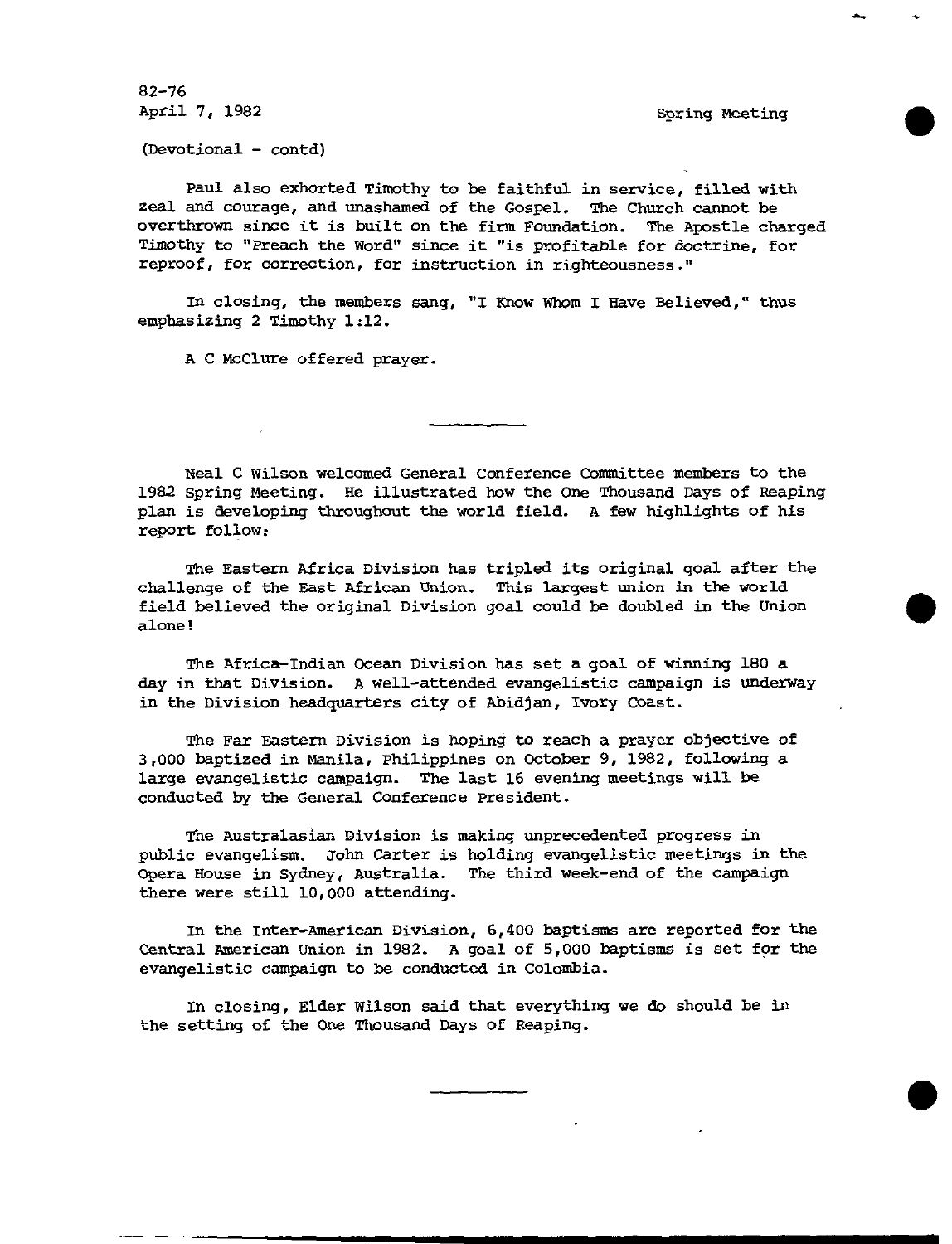82-77 82-77<br>Bpring Meeting April 7, 1982<br>GCC/82 SM to NCW LDW

GCC/82 SM to NCW LDW

AUDIT COMMITTEE--SPRING MEETING 1982

VOTED, To accept the following Audit Committee appointed by the General Conference Committee (GCC 82-46):

Neal C Wilson, Chairman; L D Wood, Secretary; E W Amundson, D H Baasch, Frank Bateman, M T Battle, B B Beach, W D Blehm, L L Bock, J W Bothe, C E Bradford, Floyd Bresee, G 0 Bruce, L L Butler, R H Carter, J E Chase, D R Christman, W 0 Coe, D D Dennis, R R Drachenberg, Philip Dunham, K H Emmerson, R D Fearing, A E Gibb, M G Hardinge, C B Hirsch,

B E Jacobs, Mrs Hope Jacobson, F L Jones, G E Knowles, Harold Lance, B E Leach, W R Lesher, Alf Lohne, A C McClure, W L Murrill, Enoch Oliveira, R E Osborn, H F Otis Jr, L A Ramirez, H F Rampton, Leo Ranzolin, E S Reile, D A Roth, J G Smoot, J R Spangler, E M Stiles, C R Taylor, G Ralph Thompson, C D Watson, F W Wernick, R F Williams, J W Wilson.

### Treasury/82SM to LLB

Treasury/82SM to LLB<br>AUDITED FINANCIAL REPORT OF THE TREASURER<br>L L Butler, Treasurer, introduced the L L Butler, Treasurer, introduced the financial report for the year ended December 31, 1981, and called upon the Undertreasurer and Assistant Treasurers to present statements as follows:

W L Murrill, Undertreasurer, presented the following statements:

- General Conference Tithe Fund Balance Sheet
- General Conference Tithe Fund Statement of Activity and Fund Balance
- General Conference Specific Purpose Fund Balance Sheet
- General Conference Specific Purpose Fund Statement of Activity and Fund Balance
- General Conference Corporation Current Fund and Plant Fund Balance Sheets
- General Conference Corporation Current Fund Statement of Revenues, Expenses and Fund Balance
- General Conference Corporation Pooled Investment Fund Balance Sheet
- General Conference Corporation Pooled Investment Fund Statement of Revenues, Expenses and Fund Balance

General Conference Corporation Annuities Fund Balance Sheet General Conference Association Balance Sheet. General Conference Corporation Annuities Fund Salance Sheet<br>General Conference Association Balance Sheet.<br>North American Conference Corporation<br>E M Stiles, Assistant Treasurer, presented the following statements:

North American Conference Corporation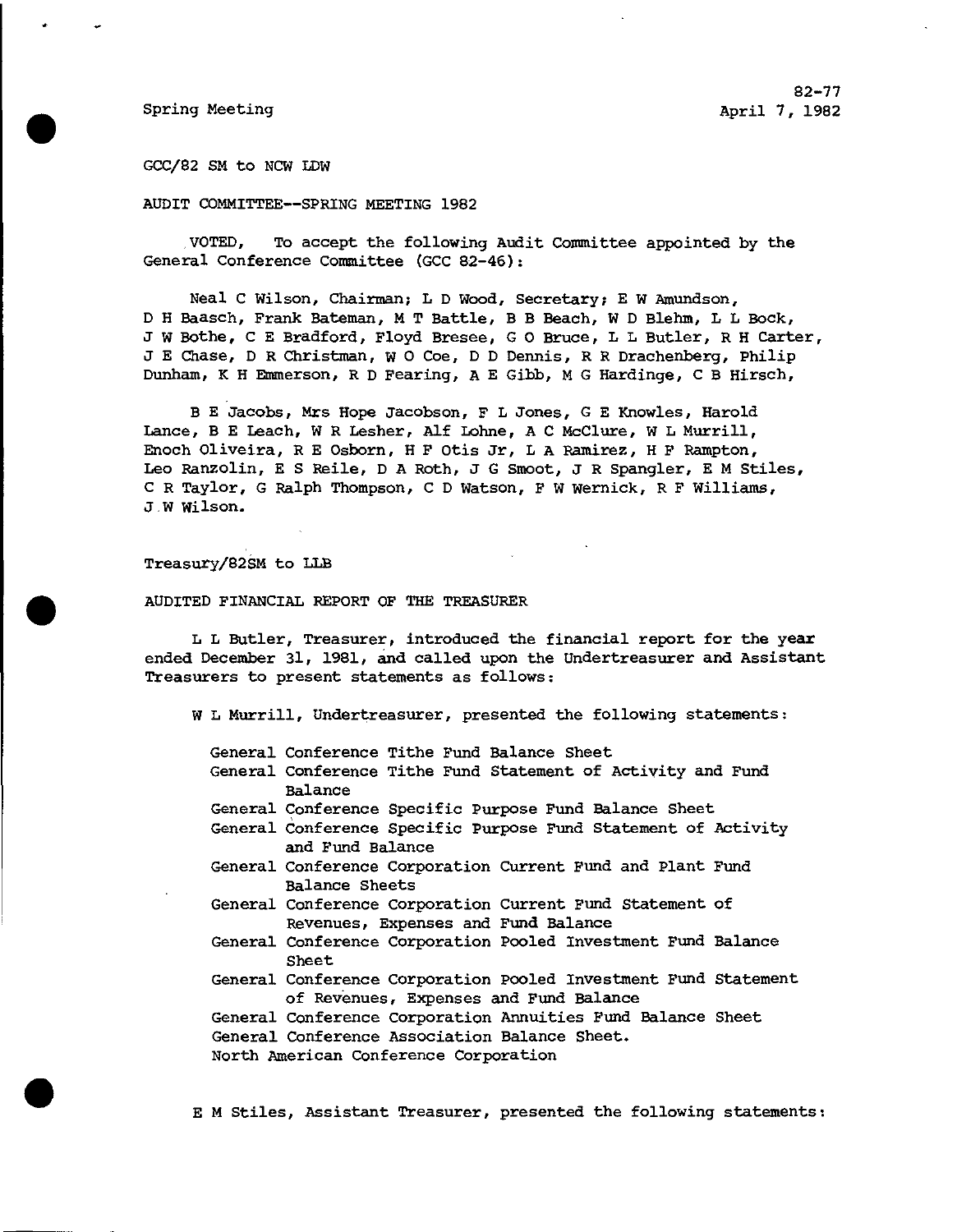82-78 82-78<br>April 7, 1982<br>(Treasury Report - contd) (Treasury Report - contd) (E M Stiles) General Conference Retirement Plan Statement of Assets Available for Plan Benefits General Conference Retirement Plan Statement of Changes in Net Assets Available for Plan Benefits Hospital Retirement Plan Statement of Net Assets Available for Plan Benefits Hospital Retirement Plan Statement of Changes in Net Assets Available for Plan Benefits R E Osborn, Assistant Treasurer, presented the following statements:

General Conference Investment Fund StateMent of Assets and Liabilities General Conference Investment Fund Statement of Operations General Conference Investment Fund Statements of Changes in General Conference Income Fund Statements of Assets and Liabilities General Conference Income Fund Statements of Operations General Conference International Fund Statement of Assets and General Conference International Fund Statement of Operations. Net Assets Liabilities Conference Income Fund Statements or Operations<br>Conference International Fund Statement of Assets and<br>Conference International Fund Statement of Operations.<br>ers of Maner. Costerisan and Ellis. Certified Public

Jack E Powers of Maner, Costerisan and Ellis, Certified Public Accountants, read the Auditors' opinions for each of the above financial statements following each presentation.

VOTED; To accept the audited financial report for the period ended December 31, 1981, for the General Conference of Seventh-day Adventists, the financial statements for the Investment Fund, Income Fund, International Fund, Retirement Fund, the General Conference Corporation of Seventh-day Adventists, the balance sheet of the General Conference Association and the Auditors' statements included in the report.

(Financial statements are on file with the official minutes. Any General Conference Committee member desiring a copy will receive one on request).

Neal C Wilson, President, expressed appreciation to Maner, Costerisan and Ellis, for their fine working relationships with the General Conference. He also mentioned the appreciation all have for<br>the detailed, careful work of the treasurers and their staff members, as<br>well as recognition of their integrity in safeguarding the financial<br>resources of the detailed, careful work of the treasurers and their staff members, as well as recognition of their integrity in safeguarding the financial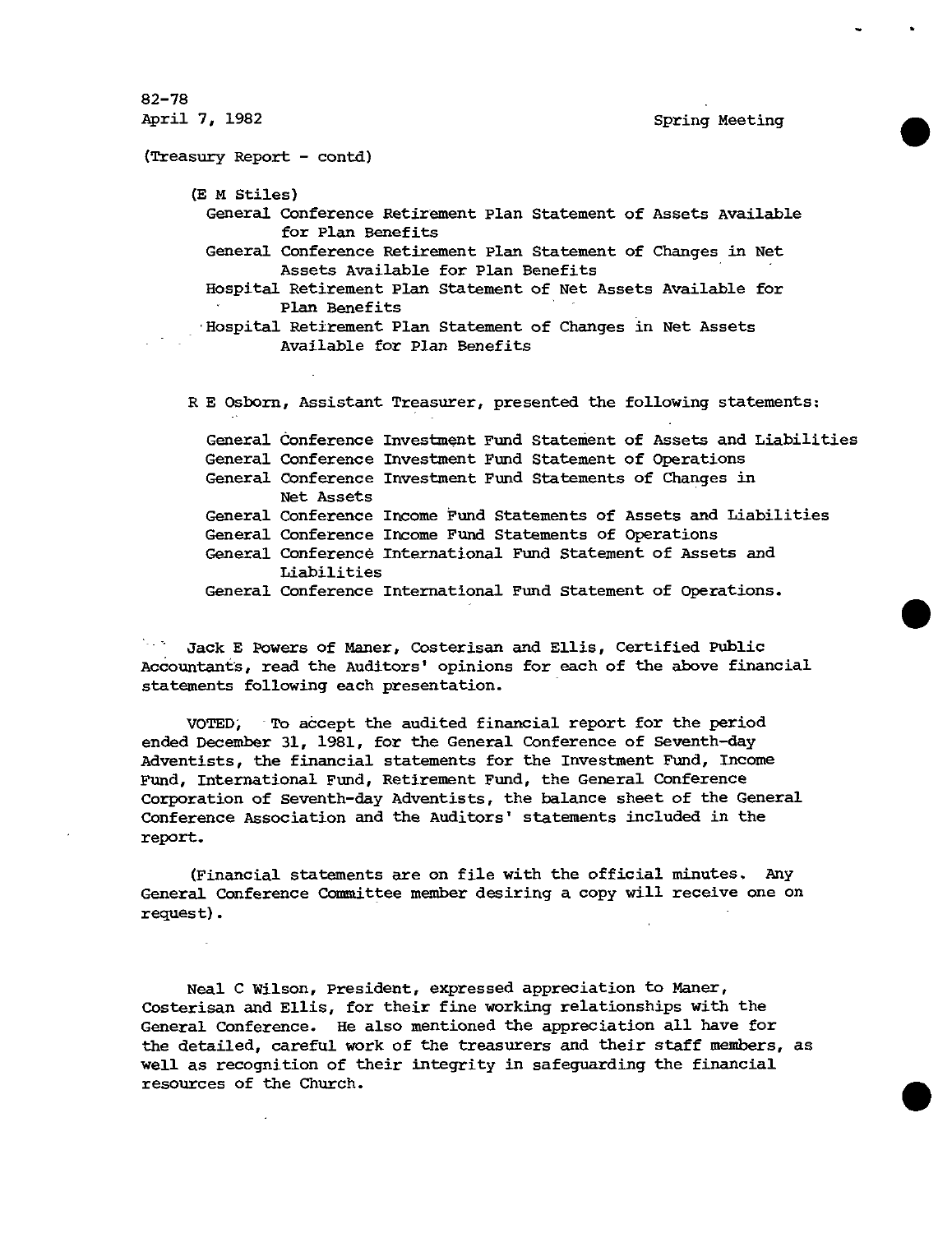#### INTRODUCTIONS

F W Wernick introduced Kenneth Livesay, formerly of the Southeastern California Conference, who is the Executive Secretary of the Adventist-Laymen's Services and Industries.

The Chairman also introduced Floyd Bresee, a pastor formerly of Keene, Texas, who is joining the staff of the General Conference Ministerial Association and Stewardship and Development Department, to serve as co-director of the continuing education program.

Adv Media Center/OUP 82SM/82SM to WLM MA

166-82 ADVENTIST MEDIA CENTER STUDY COMMITTEE

VOTED, To appoint an ad hoc Adventist Media Center Study Committee with the following terms of reference:

1. Define the objectives Of the Seventh-day Adventist Church in utilizing the electronic media in the work of gospel seed-sowing and reaping, through the Media Center and components.

2. Evaluate the current types of radio and television broadcasts • being used in relation to reaching the widest possible audience.

3. Evaltiate the follow-up procedures for those who respond to radio and TV evangelism, including methods used to attract and nurture.

4. Evaluate funding for radio and television broadcasting:

SDA Non -SDA

|             | Appropriations   | Direct Mail       |  |
|-------------|------------------|-------------------|--|
|             | Church offerings | Foundations, etc. |  |
| Direct mail |                  |                   |  |

#### Committee

W L Murrill, Chairman; J E Chase, Secretary; G A Aufderhar, W J Blacker, W D Blehm, D R Christman, H R Feyerabend, Elias Gomez, Don Gray, Harry Hartsock, G E Knowles, T J Mostert, Lorenzo Paytee, J R Spangler, D J Williams, L D Wood.

#### NAHSB/NAD Off/OUP 82SM/82SM to CEB MH MA

143-82 NORTH AMERICAN HEALTH SYSTEMS CONSULTATIVE COMMITTEE

143-82 NORTH AMERICAN HEALTH SYSTEMS CONSULTATIVE COMMITTEE<br>
VOTED, To appoint the following North American Health Systems<br>
Consultative Committee to meet June 21-24, 1982, in Washington, DC,<br>
with the objective of fosteri Consultative Committee to meet June 21-24, 1982, in Washington, DC, direction: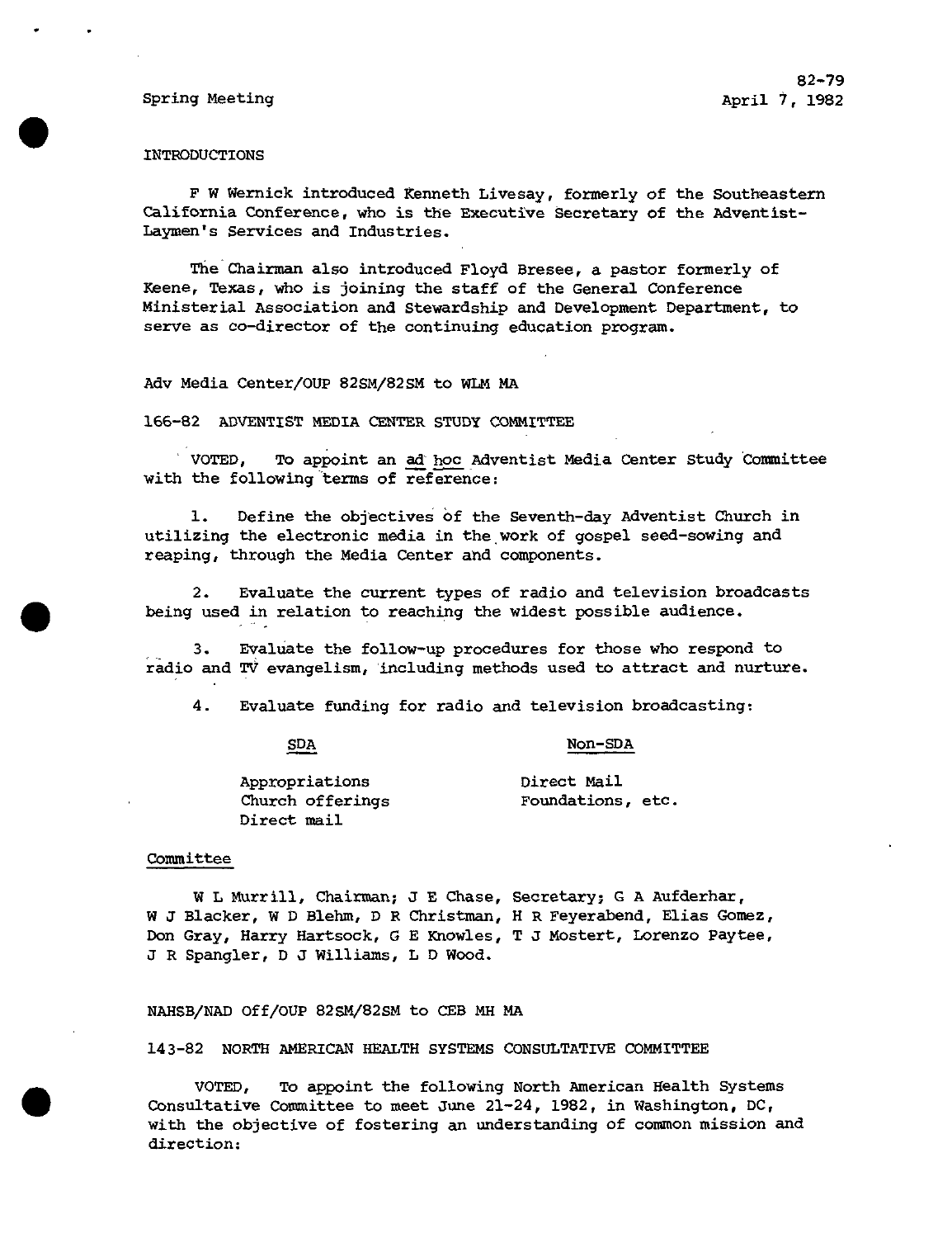82-80 April 7, 1982 Spring Meeting

(NA Health Systems Consultation - contd)

C E Bradford, Chairman; R E Klimes, Secretary; James Bruce, L L Butler, R L Dale, Jack Gallup, M G Hardinge, R L Felton, A George Rodgers, Elizabeth Sterndale, G Ralph Thompson, F W Wernick, Neal C Wilson, NAD Union Presidents, AHS Presidents, 2-4 Hospital Administrators from each of the systems, NAD Secretaries and Treasurers.

#### INFORMATION SYSTEMS SERVICE

L L Butler gave a report on the development and status of the General Conference Information Systems Service.

In May 1981, Marvin Budd joined the staff as Director of the Service and since that time four competent operators/programmers have associated with him in the work of setting up the computer service. January 4, 1982, the "switch-flipping" ceremony for the new computer was held. Among the plans for better service when the system is established, is the possibility of sharing programs with other denominational entities.

Adjourned Dismissal prayer by R D Fearing

> F W Wernick, Chairman C D Watson, Secretary D H Baasch, Editorial Secretary Martha Horn, Recording Secretary

> > •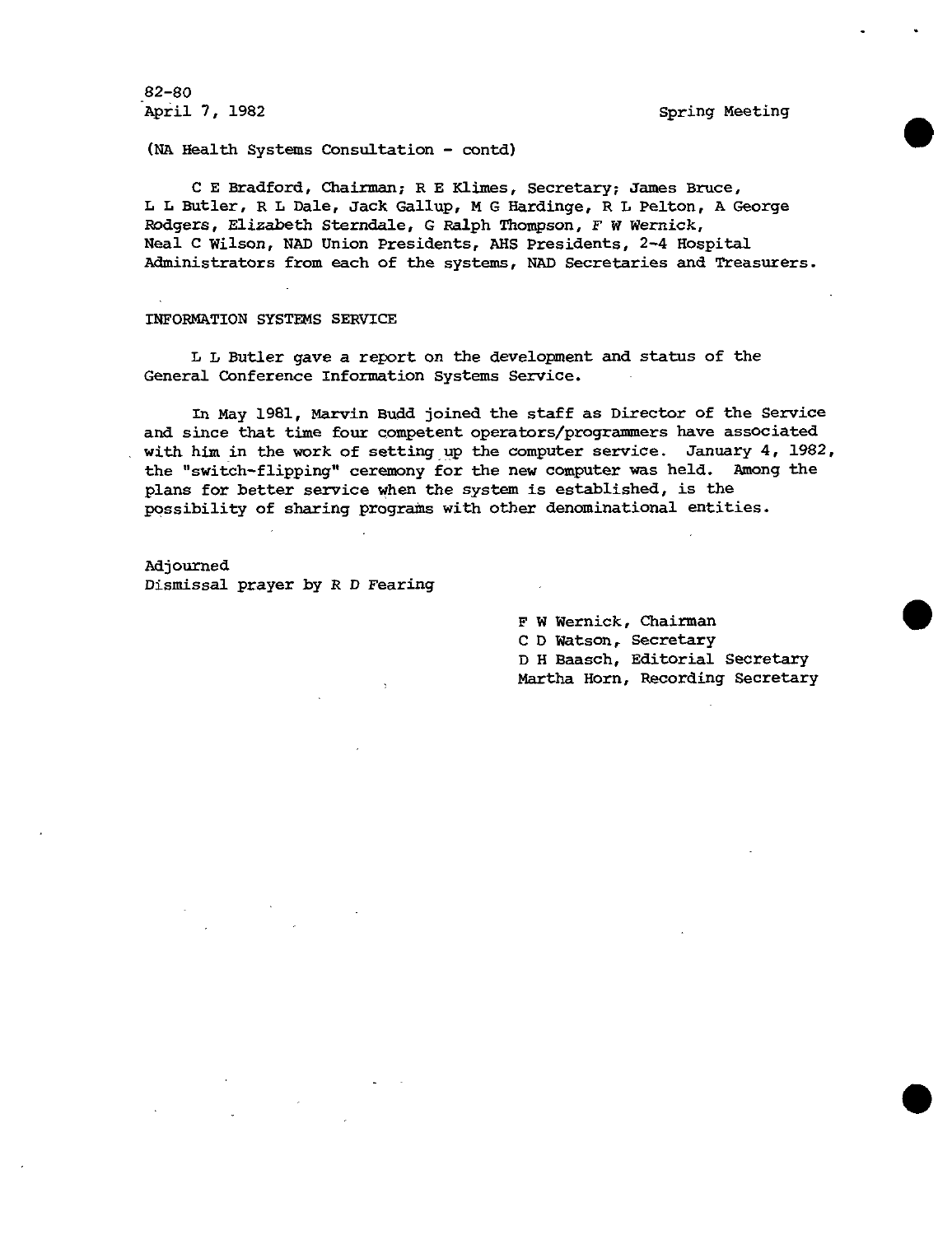Spring Meeting

Minutes of Spring Meeting

GENERAL CONFERENCE COMMITTEE

April 7, 1982, 2:30 p.m.

82SM to NCW-GCO

115-82 SDA MUSIC GUILD

Members of the SDA Church Musicians' Guild were introduced to the body by C L Brooks. Mrs Gladys R Benefield, who is the president of the SDA Church Musicians' Guild, gave a few remarks concerning work and goals of the Guild. John Read, who is the Southern vice president of the National Association of the SDA Church Musicians' Guild, as well as the coordinator of church music in the Texas Conference, presented to us the convictions held by the SDA Church Musicians' Guild and the importance of the ministry of music within the Seventh-day Adventist Church. After much discussion, it was

VOTED, To refer to the General Conference officers the concept expressed by the representatives of the SDA Church Musicians' Guild, that an office of church music and worship be established at the General Conference.

Appreciation was expressed for the interest and concern that was demonstrated by these persons who traveled so far to make their presentations.

NEW CHURCH HYMNAL

C L Brooks gave a brief progress report on the work that is being done on the preparation of the new Church Hymnal.

NAD Admin/OUP 82SM/82SM to CEB

140-82 INNER CITY & PRISON MINISTRIES WORKSHOP

VOTED, To approve an Inner City and Prison Ministries Workshop to be held April 29, 1982 in Washington, DC with the following attendance:

C E Bradford, Chairman, R L Woodfork, Secretary, R W Bates, A N Brogden, J Chavanz, D R Christman, D A Copsey, J Espinosa, F L Jones, Eloy Martinez, C D Martin, Paul Massey\*, Donald McClure\*, William Moores\*, David Mould\*, W L Murrill, R W O'Ffill, Steve Patterson\*, P F Pedersen, C R Pritchett, M H Reeder, M Rosado\*, W C Scales, W Sumpter, S Thomas, G W Timpson, E A White, H Williams, H Wright\*.

\* Lay persons for whom GC will care for expenses.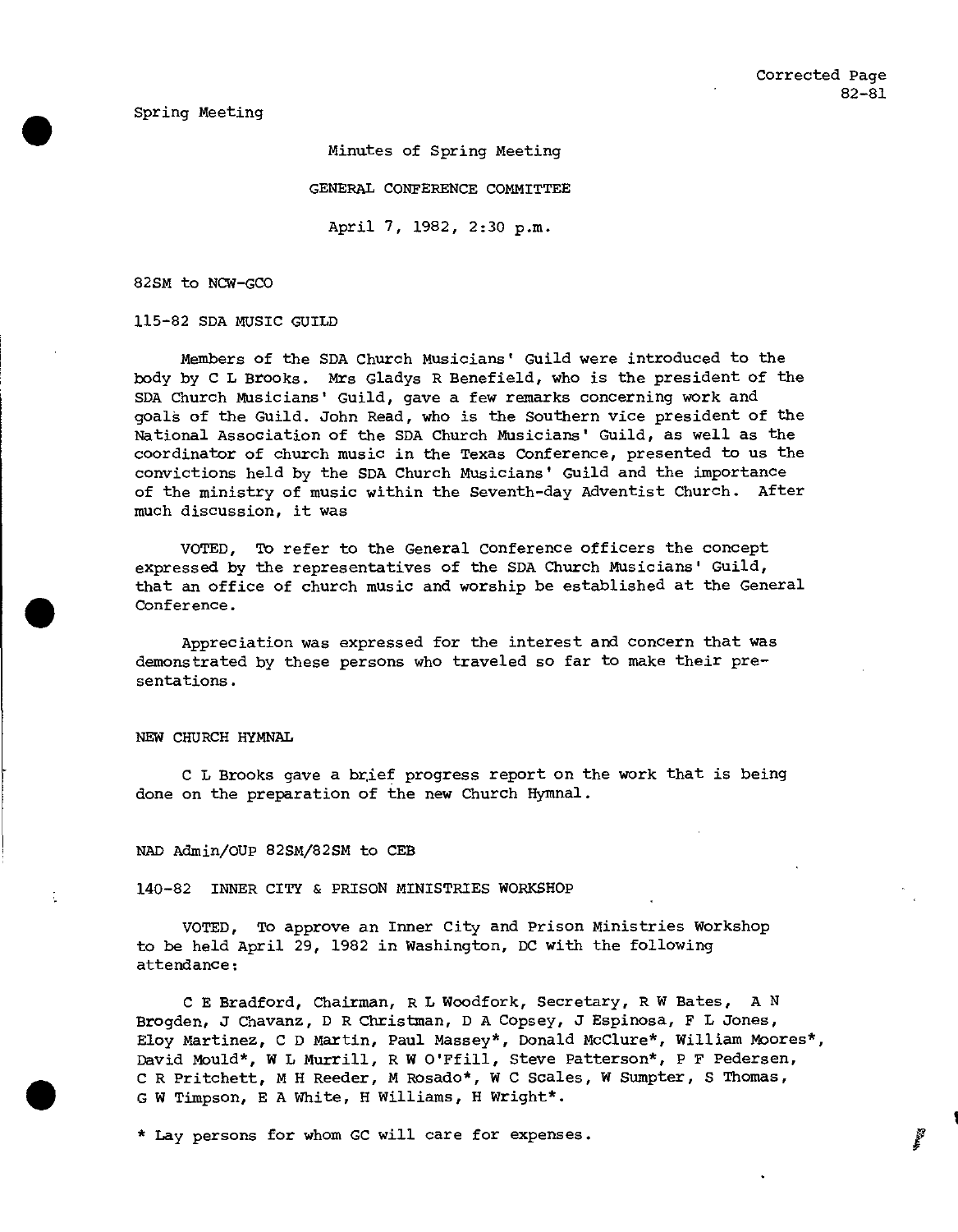82-82<br>April 7, 1982

in with

Spring Meeting

•

 $\mathbf{r}_i$ 

 $\frac{1}{2}$ 

Adjourned Dismissal prayer by E H J Steed

> C B Hirsch, Chairman R F Williams, Secretary A E Gibb, Editorial Secretary Mildred Hunt, Recording Secretary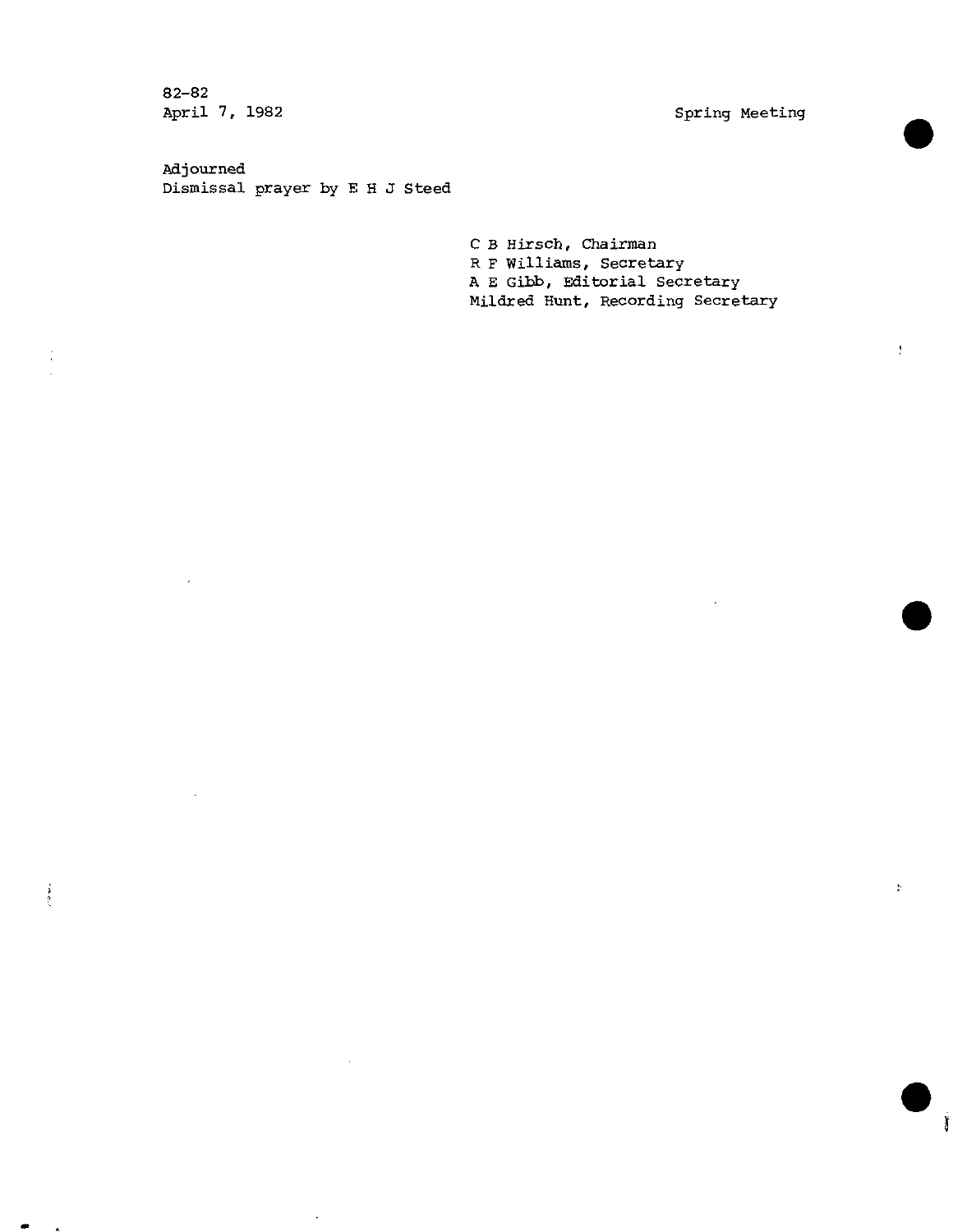# Minutes of Spring Meeting

#### GENERAL CONFERENCE COMMITTEE

April 8, 1982, 8:30 a.m.

DEVOTIONAL MESSAGE

•

•

L A Ramirez, Director of the Publishing Department of the General Conference, read Revelation 18:1 as his text:

". . . I saw another angel come down from heaven, having great power; and the earth was lightened with his glory."

It is largely through the power of the printed page that the light goes out into the world. During the 1,000 Days of Reaping, we should continue to sow the gospel seed. "Tracts upon the important points of truth for the present time should be handed out freely to all who will accept them." (LS 316).

The speaker encouraged all to dedicate a pocket to the Lord and keep it filled with missionary literature.

"More than one thousand will soon be converted in one day, most of whom will trace their first convictions to the reading of our publications." R&H Nov 10, 1885.

Agripino C Segovia offered prayer.

GCO/OUP 82SM/82SM to LB LLB

107-82 ADVENTIST REVIEW - ADMINISTRATIVE RELATIONSHIPS

In view of the fact that the Review and Herald will soon be moving to their new plant at Hagerstown, Maryland, a distance of 60 miles, study was given to the most desirable arrangements for the future physical location of the editorial staff of the Adventist Review.

VOTED, To approve the following plan for the future administrative relationships of the Adventist Review:

1. The Adventist Review will continue to be identified as the general church paper, rather than the official organ of the Seventh-day Adventist Church.

2. The editorial offices of the Adventist Review will be located • in proximity to, or become part of, the General Conference complex.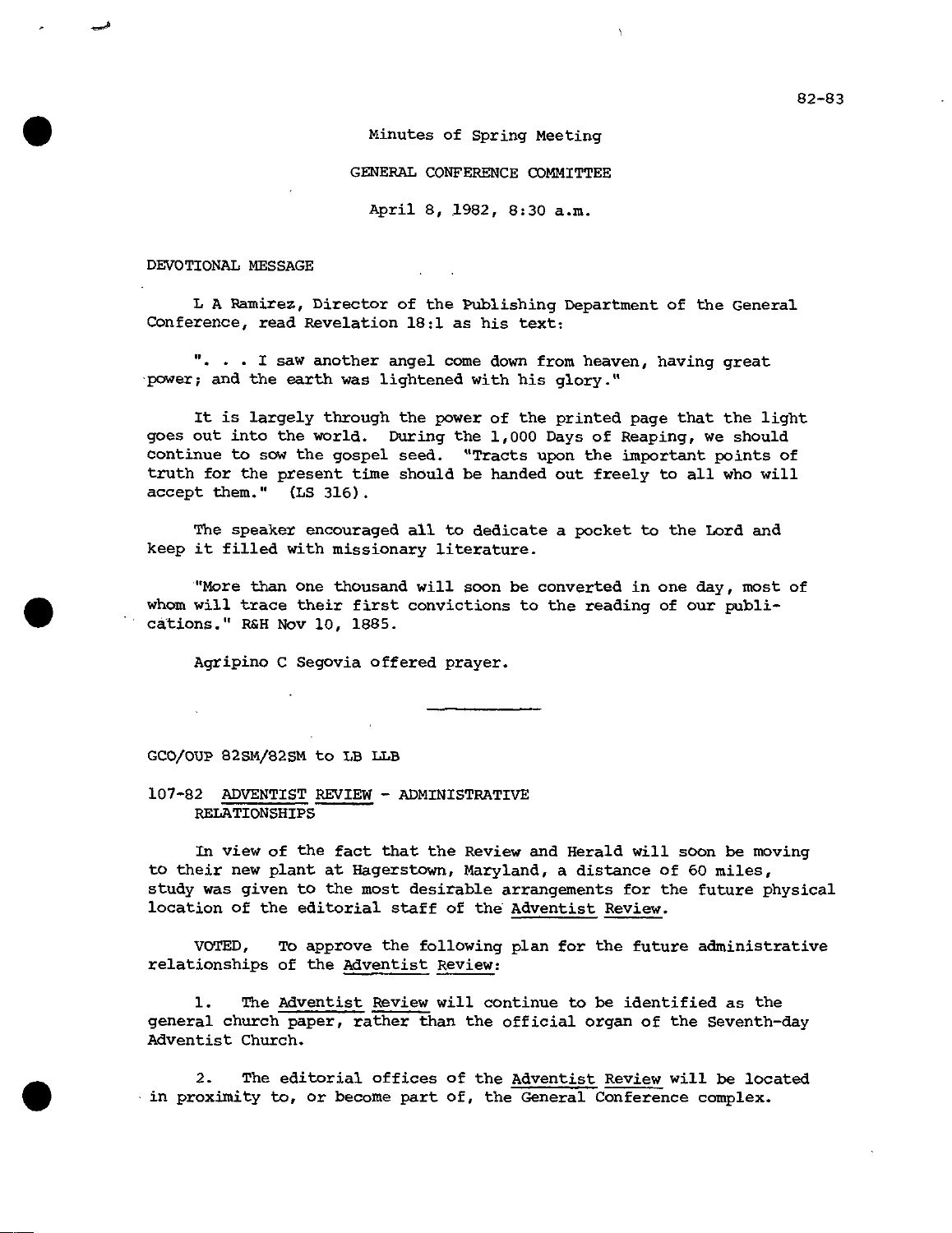82-84 April 8, 1982 Spring Meeting

•

•

•

(Adventist Review - contd)

3. The editorial functions of the Adventist Review will be coordinated by an editorial board appointed by the *General* Conference Committee.

4. The Review and Herald Publishing Association will continue to be the publisher of the Adventist Review and assume all other publishing functions, such as circulation and promotion.

5. The financial arrangements will be negotiated with the Review and Herald Publishing Association based on the understanding that an agreed-upon percentage of Review subscription income will be paid to the General Conference which will then be responsible for the support of the editorial staff and specified operational expenses. A report of the details of the foregoing will be submitted to the General Conference Committee for approval.

6. The target date for implementation will be January 1, 1983.

#### 114-82 QUEST LEARNING CENTER REPORT

Neal C Wilson introduced the program of redemptive outreach to homosexuals which has been entered into on a limited and trial basis by the General Conference, the Columbia Union and the Pennsylvania Conference.

Colin Cook is director of the Quest Learning Center in Reading, Pennsylvania which was begun about six years ago. At present approximately 25 come to the Center each week. After a counseling/learning period of a month, those who wish to continue, commit themselves to follow the program for six months to a year. Many recoveries are taking place. The healing of the homosexual is by the same means as the healing of all humanity in its broken relationship with God.

Over 400 have contacted the Center for help since the interview published in the Ministry concerning help for homosexuals. Responses have come from around the world making evident the need for more such centers in other locations.

# NAD Officers/OUP 82SM/82SM to E0 MH MA CURRICULUM COORDINATION--CHURCH MINISTRIES (NAD) COMMITTEE

VOTED, To appoint a Curriculum Coordination--Church Ministries WADI Study Committee to meet at Andrews University May 10-12, 1982, with the following terms of reference:

1. Give study to the church curriculum needs of the North American Division and how they relate to the world needs.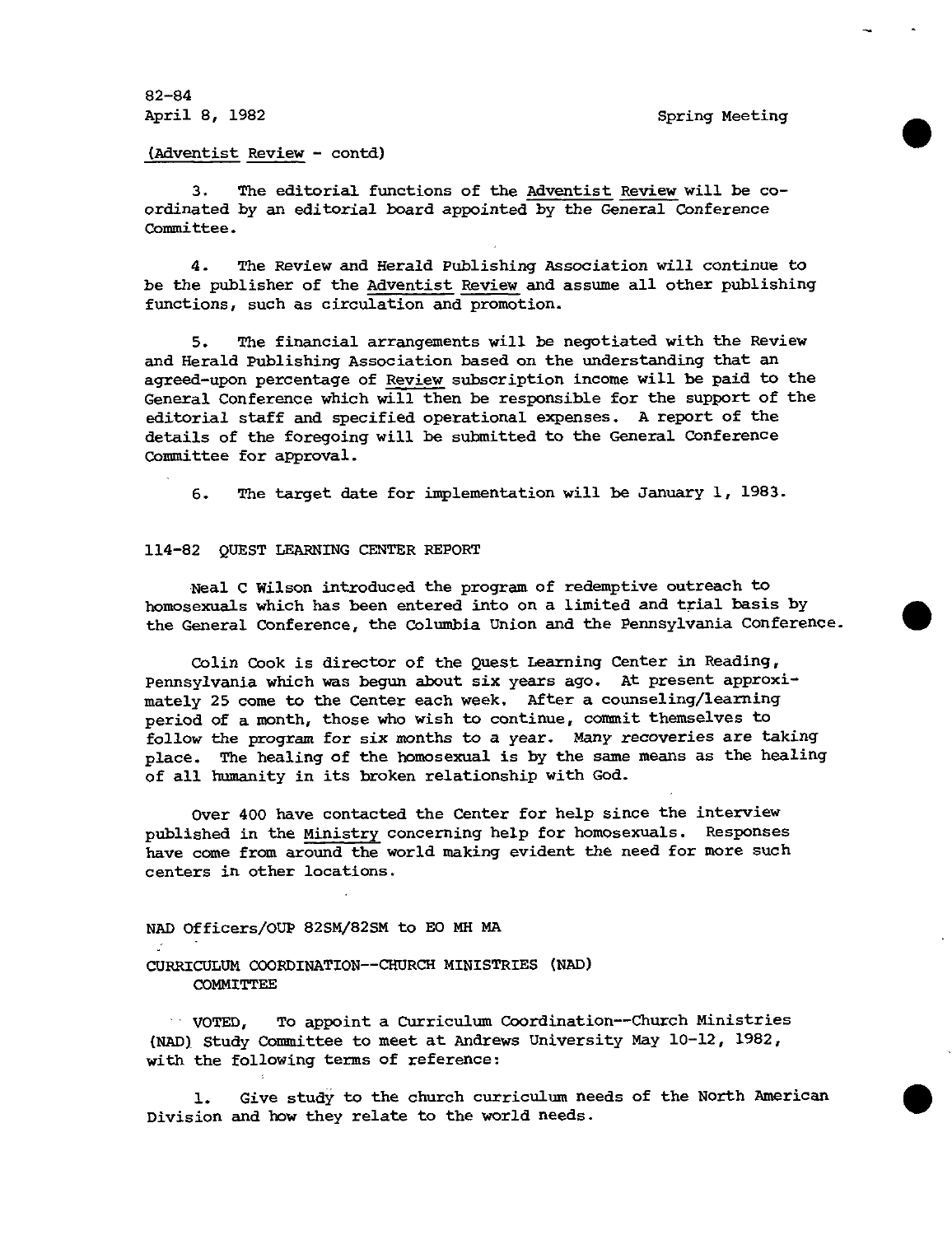•

•

(Curriculum Coordination - contd)

2. Articulate, reorganize, restructure and integrate all areas of church curriculum

3. Initiate and recommend church curriculum research projects.

# Committee

Enoch Oliveira, Chairman; DR Christman, Vice-Chairman; Tom Ashlock, Secretary; Leslie Pitton, Assistant Secretary; George P Babcock, Maurice Bascom, Anne Bell, Charles Betz, Roger Bothwell, Charles L Brooks, Daniel Burrow, Donald A Copsey, Robert L Dale, R M Davidson, R F Dederen, Larry Engel, V H Fullerton, Bailey Gillespie, Donna Habenicht, J R Hardin, Reuben Hilde, Herbert Kiesler, R E Klimes, Paul Lehman, W R Lesher,

James Londis, Edna Mae Loveless, Maureen Luxton, Lynn Mallery, Eloy Martinez, Michael McBride, T A McNealy, S D Meyers, T J Mostert Jr, W L Murrill, Gary Patterson, Jere Patzer, H F Hampton, Helen Smith, Ron Stretter, Leo Van Dolson, Ron Wisbey, John Youngberg.

NAD Admin/82SM to DRC MH MA

MINISTERIAL TRAINING ADVISORY COMMITTEE - ADJUSTMENTS

VOTED. To make the following adjustments in the Ministerial Training Advisory Committee:

|                  | Herbert S Larsen              |
|------------------|-------------------------------|
| Floyd Bresee     | Cyril Miller                  |
| R L Dale         | Don C Schneider               |
| W H Elder        | Robert A Thompson             |
| Joseph Espinosa  | Joel Tompkins                 |
| Philip Follett   | M C Van Putten                |
| Bruce Johnston   | J W Wilson                    |
| Charles Keymer   |                               |
| Arturo E Schmidt | M C Torkelsen<br>Fred Veltman |
|                  | Glenn A Aufderhar             |

Items from the weekly agenda of the General Conference Committee were considered at this time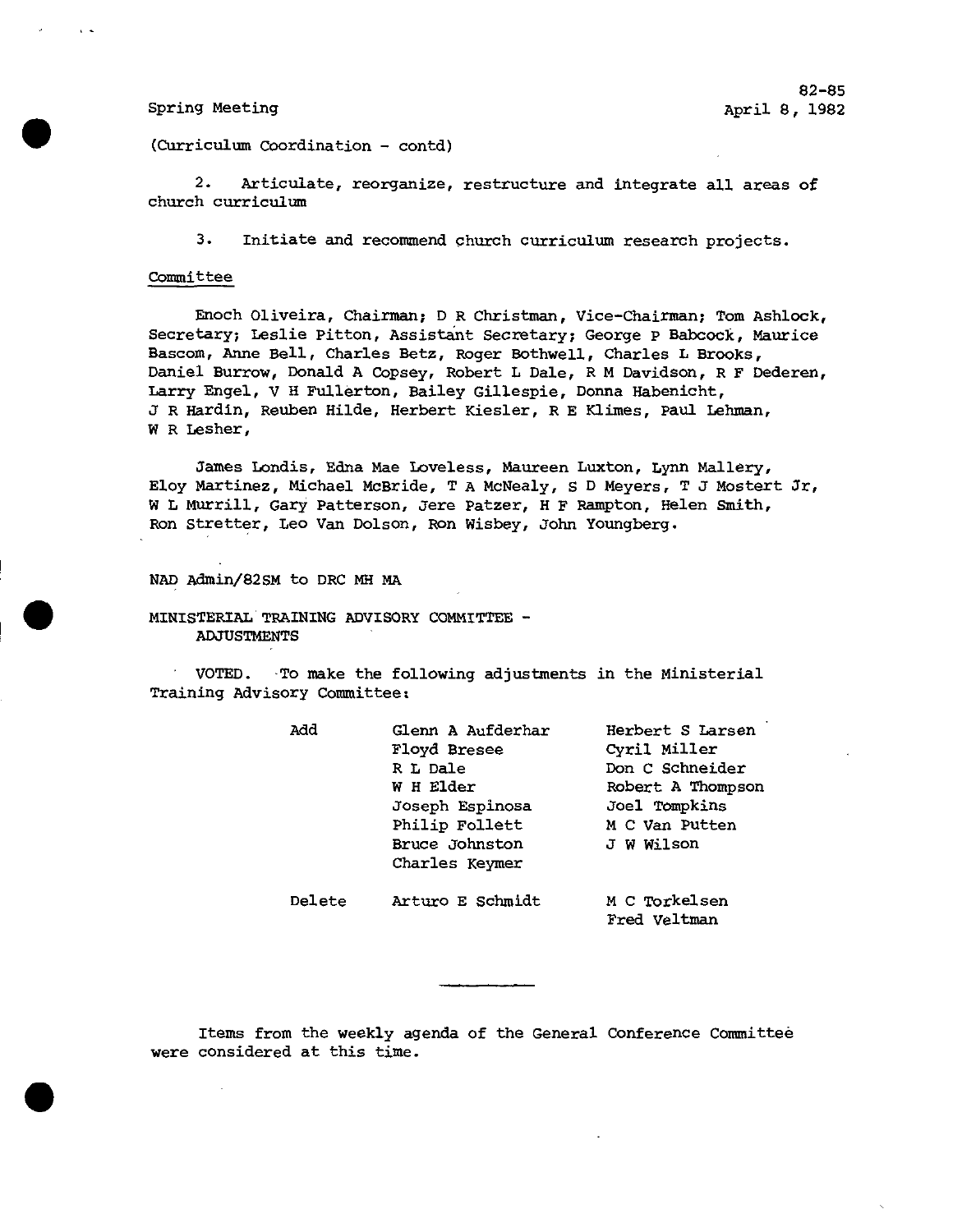82-86 April 8, 1982

MINUTES of the meeting held April 1, 1982, were approved.

•

•

•

CA/GCC to Secretariat

# COMMITTEE ON APPOINTEES

VOTED, To approve the following:

# Appointments

Byers, Leroy Vernon (Def Med, LLU M-78A)--Assignment to Taiwan Adv Hosp as physician, Far Eastern Division Priddy, Ernest (Adv Health Syst/Sunbelt)--Manager, College Press, Franco-Haitian Inst, Inter-American Division (FH #10) Steele, Robert James (Kelowna, BC)--Physician, Singapore Adv Hospital, Far Eastern Division

### Calls and Transfers Between Divisions

Anderson, R G (Aust Div)--English teacher & church pastor, Spicer Mem College, India, Southern Asia Division

Brash, Marjorie Young (Nelson)(NAD national in Aust Div)--Physician/ Teacher, Taiwan Adv College, Far Eastern Division, 1 year on Special Service basis

Lavrut, Didier (Euro-Afr Div)--Teacher, French Polynesia Sec School, Tahiti, Australasian Division

Santosidad, Shadrach (Far East Div)--Agronomist, Bangladesh Adv Sem, Southern Asia Division, 2 years, Special Service basis

Tambaonan, Nora (Far East Div)--To record appointment by Far Eastern Division as English teacher, Wollega Adv Academy, Ethiopia, Eastern Africa Division, voted Feb 3, 1982

# Releases

Moores, Arthur Adam from appt to Hongkong Adv Hosp, Far Eastern Division; declined

Nabong, Teodoro (Far East Div) from call to Gopalganj Hasp, Bangladesh, Southern Asia Division; declined

# Permanent Returns

Sicalo, Donaldo from HAVAH, Honduras, Inter-Amer Div to South American Division; education, effective March 1982.

The Spring Meeting reconvened.

# ADVENTIST-LAYMEN'S SERVICES AND INDUSTRIES UPDATE

Kenneth Livesay, Executive Secretary of ASI, told of the enthusiastic missionary work carried forward by laymen of the ASI. He called attention to a new subsidiary organization: ASI Missions, Inc. This new corporate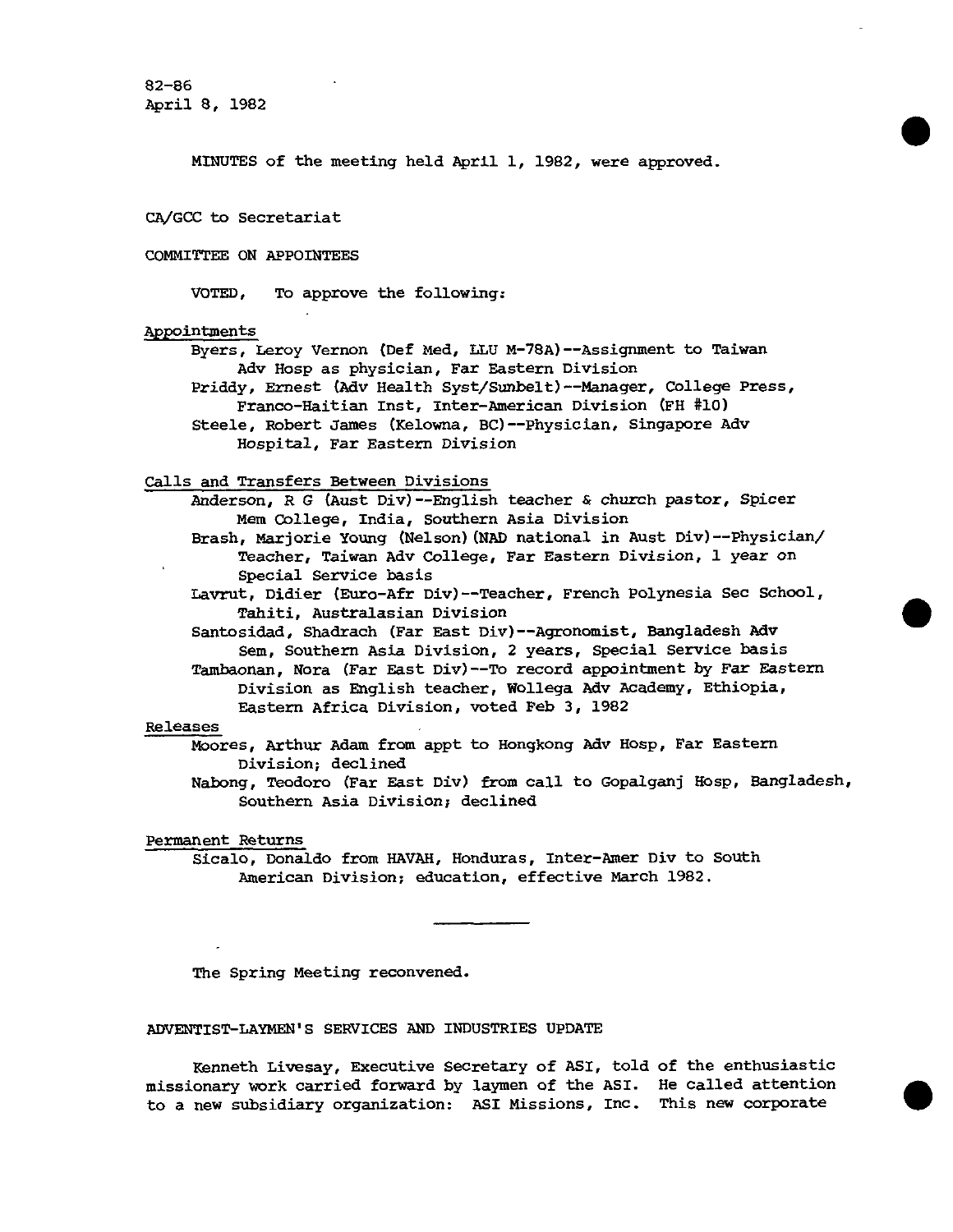82-87 Spring Meeting  $\overline{a}$  and  $\overline{b}$  and  $\overline{b}$  and  $\overline{b}$  and  $\overline{b}$  and  $\overline{b}$  and  $\overline{b}$  and  $\overline{b}$  and  $\overline{b}$  and  $\overline{b}$  and  $\overline{b}$  and  $\overline{b}$  and  $\overline{b}$  and  $\overline{b}$  and  $\overline{b}$  and  $\overline{b}$  and

 $(ASI - contd)$ 

organization is dedicated to help meet specific challenges which face the Adventist Church today, and thus hasten the coming of Christ. Several projects have already been proposed to benefit from large financial assistance.

Harold Lance, ASI President, encouraged administrators to become involved in ASI, the laymen's organization which cherishes the same goals as those of church leaders.

82SM to NCW LB

•

•

#### ADVENTIST REVIEW - EDITOR-IN-CHIEF

Kenneth H Wood has served on the staff of the Review and Herald Publishing Association for 26 years, 10 as an associate editor, and 16 as Editor-in-Chief of the Review and Herald/Adventist Review. He has requested retirement in the near future. Because such a position cannot be easily filled on short notice,

VOTED, 1. To accept the resignation of Kenneth H Wood as Editor in -Chief of the Adventist Review effective at the time of the 1982 Annual Council in Manila, Philippines.

2. To concur with the nomination by the Review and Herald Board of William G Johnsson as Editor-in-Chief-elect of the Adventist Review, with the understanding he will become Editor-in-Chief and carry the entire responsibility of this position after the 1982 Annual Council.

Adjourned Dismissal prayer by P W Dunham

> W R Lesher, Chairman J W Bothe, Secretary D H Baasch, Editorial Secretary Martha Horn, Recording Secretary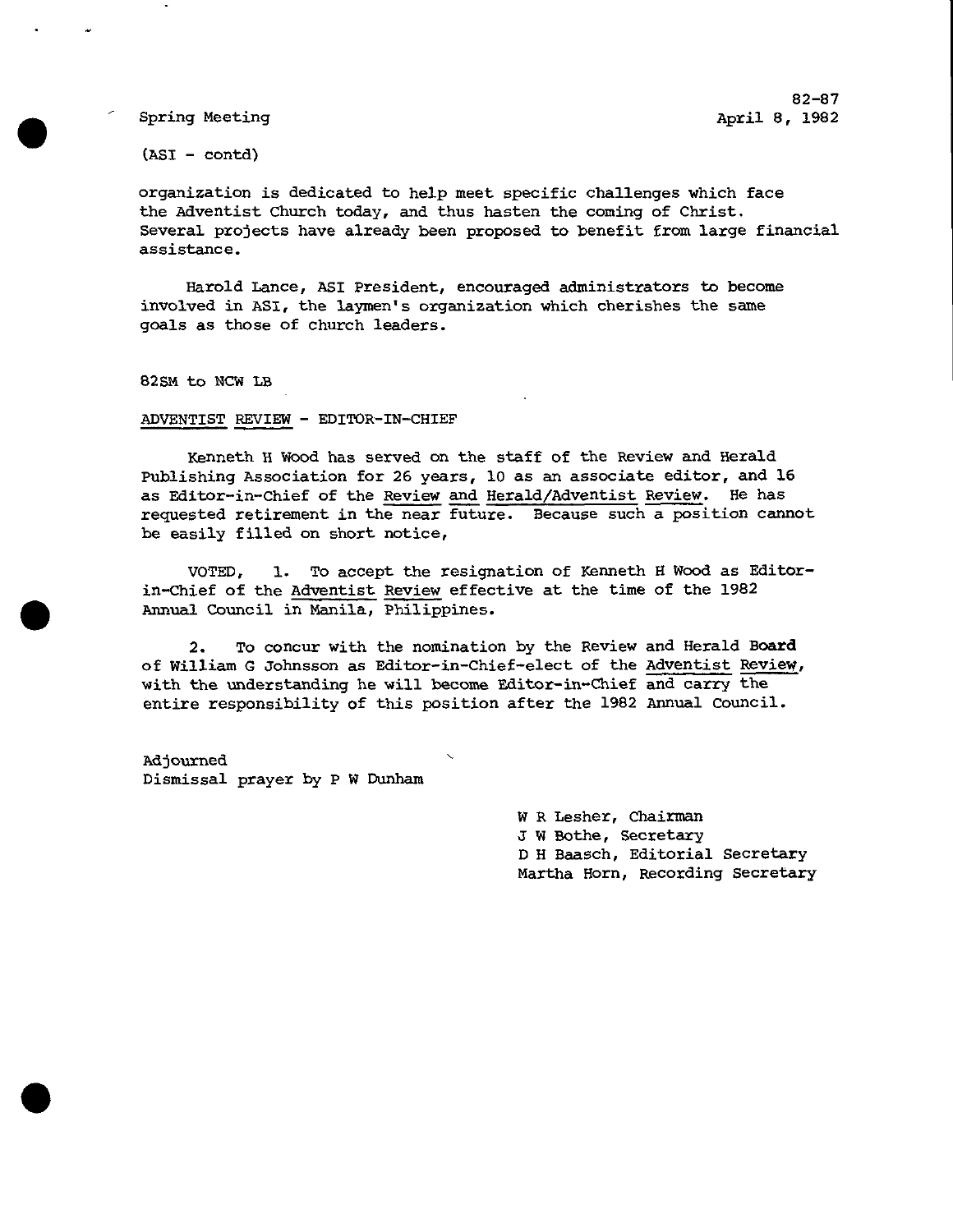Spring Meeting

Minutes of Spring Meeting

GENERAL CONFERENCE COMMITTEE

April 8, 1982, 1:30 p.m.

82SM to WRL

111-82 SDA BIBLE COMMENTARY, XI

W R Lesher presented a synopsis of the content and plan for publishing the SDA Bible Commentary, XI.

82SM to EO

INSPIRATION AND AUTHORITY OF ELLEN G WHITE (A STATEMENT OF PRESENT UNDERSTANDING)

R W Olson read a paper relating to the Inspiration and Authority of Mrs E G White. This document will be studied by the upcoming Spirit of Prophecy and BRICOM Committees, and also sent to many other church leaders before official publication.

82SM to LLB

REPORT ON GC HEADQUARTERS

L L Butler gave a report on the possible relocation of the General Conference offices. However, no definite plans have been formulated to date.

82SM to NCW

REPORT FROM THE SOUTH AMERICAN DIVISION

M S Nigri gave a report of the evangelistic thrust being carried forward in South America. The "pioneer project" saw 1,500 different Sabbath School groups go into "unentered" sections of towns and cities and begin branch Sabbath Schools. Also 5 million copies of Decision magazines were printed and distributed by members. More than 3,000 Adventist homes have opened their doors to neighbors for Bible study classes. The Division has set a super goal for baptizing 200 souls everyday or 200,000 total during the One Thousand Days of Reaping.

Adjourned Dismissal prayer by M S Nigri

> Neal C Wilson, Chairman D R Christman, Secretary A E Gibb, Editorial Secretary Mildred Hunt, Recording Secretary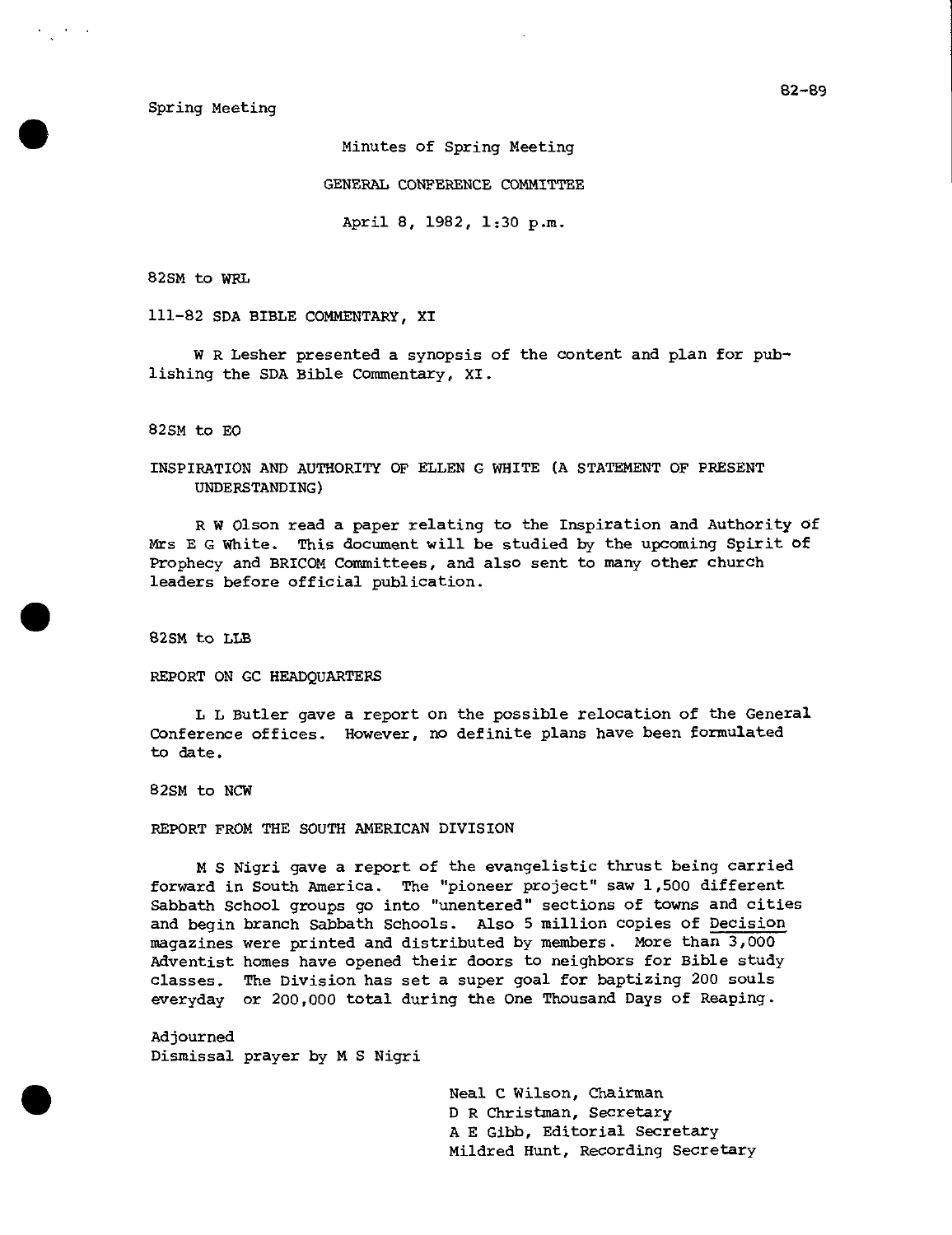Minutes of Meeting

#### GENERAL CONFERENCE COMMITTEE

April 15, 1982, 10:00 a.m.

#### MEMBERS PRESENT

C B Hirsch, D H Baasch, B B Beach, G J Bertochini, J W Bothe, W J Brown, J E Chase, D R Christman, D E Crane, G 0 Engen, A E Gibb, W G Johnsson, E H Mack, C D Martin, S D Meyers, S F Monnier, Enoch Oliveira, R L Pelton, M H Reeder, Gary M Ross, D A Roth, A E Schmidt, A C Segovia, F A Soper, E H 3 Steed, F R Stephan, G Ralph Thompson, L R Van Dolson, Irma B Vyhmeister, C D Watson, R L Woodfork.

#### DEVOTIONAL MESSAGE

C B Hirsch read Ephesians 4:25-32 from the New International Version of the Bible.

Paul enumerates some of the vices Christians should avoid such as falsehood and anger. He then lists the virtues demonstrated in the speech and life of true Christians, closing with the expression of a wholesome attitude in verse 32:

"Be kind and compassionate to one another, forgiving each other, just as in Christ God forgave you."

Prayer was offered by Neil W Litchfield, Retired Director of IS/ESDA now residing in Deltona, Florida.

# INTRODUCTIONS

•

B B Beach presented Joel Awoniyi, Vice-President for Student Affairs of the Adventist Seminary of West Africa, Nigeria. He is in Washington attending the International Prophetic Guidance Workshop.

MINUTES of the meeting held April 8, 1982, and the Spring Meeting, April 7 and 8, 1982, were approved, with the addition of members to the North American Health Systems Consultative Committee and the Ministerial Training Advisory Committee, and the correction of one name in the Curriculum Coordination -- Church Ministries (NAD) Committee.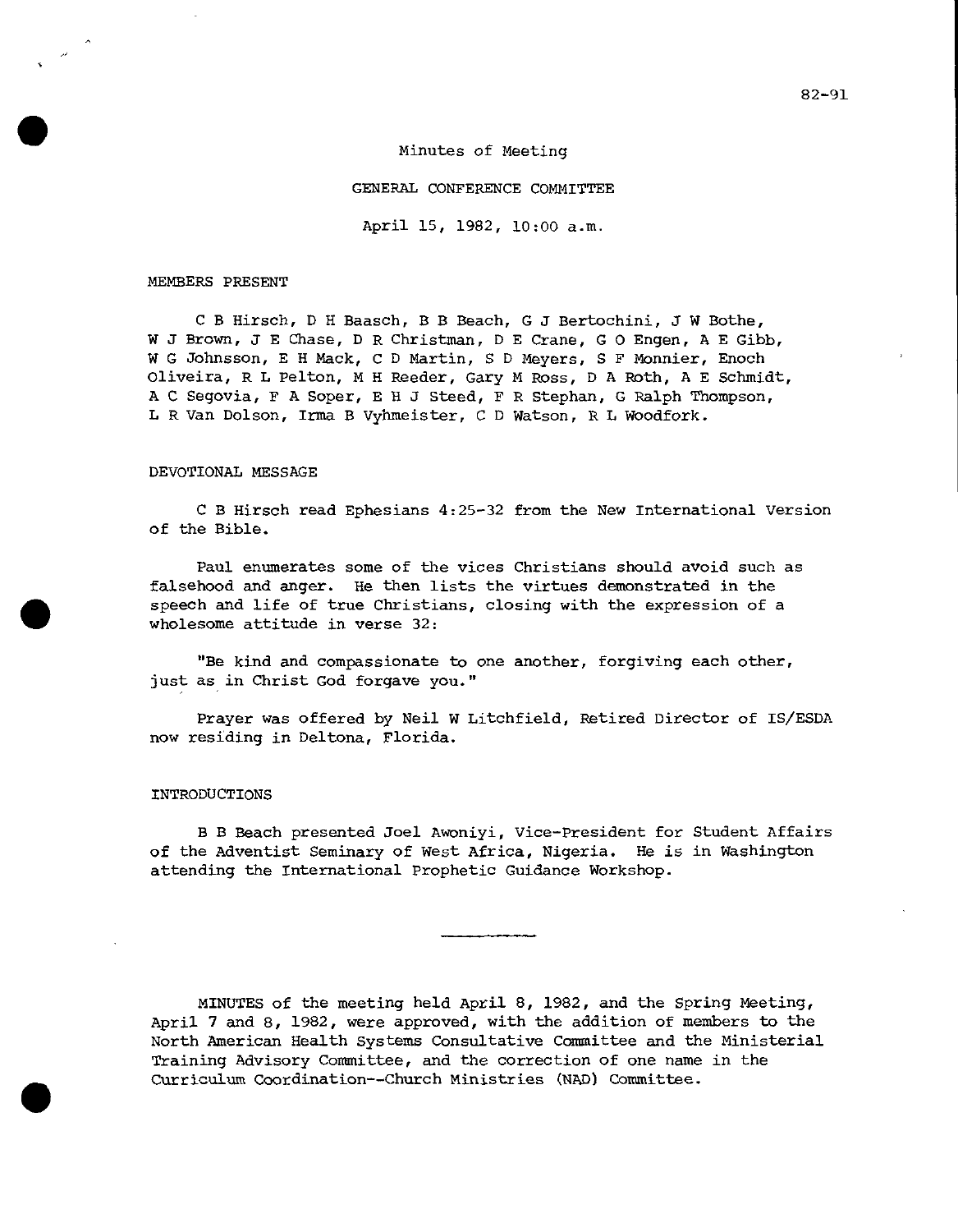82-92 April 15, 1982

ADCOM/GCC to MH MA

LEGISLATION AND RELIGIOUS LIBERTY COMMITTEE MEMBERSHIP ADJUSTMENT

VOTED, To adjust the membership of the Legislation and Religious Liberty Committee as follows:

•<br>●

•

•

Morgan, John

| Add    | Johnsson, William G |
|--------|---------------------|
|        | Matthews, N O       |
|        | Tyner, Mitchell A   |
| Delete | Aitken, J J         |

### ADCOM/GCC to DRC

### GENERAL CALTS

VOTED, To approve the following General calls:

Bergherm, Bruce (Mid-America) - -General Conference Staff Auditor, Southwestern District

Herzel, Frederick (Washington) - -Plant Services (Air Conditioning/ Refrigeration), General Conference

Pierson, Don R (PR-AID) -- Retirement Plan Assistant, General Conference

Robertson, Philip (Kentucky-Tennessee) - -General Conference Assistant Staff Auditor, Southern District

Van Dolson, Bobbie J (R&H) - -Assistant Editor, Liberty Magazine, General Conference Public Affairs and Religious Liberty Dept White, Verna (R&H)--Accounting Clerk, General Conference.

CA/GCC to Secretariat

#### COMMITTEE ON APPOINTEES

VOTED, To approve the following:

#### Appointments

Miller, Harlan Irvin (Orangewood Acad) - -Music teacher, East Brazil Academy, South American Division, EBU#6

Salyer, Monte Gale (Berrien Springs, Mich) -- Instructor, English, University Coll of Eastern Africa, Kenya, Eastern Africa Division

## Calls and Transfers Between Divisions

Elementary teacher (No Eur Div) -- Overseas School, Tsuen Wan Hosp, Hong Kong, Far Eastern Division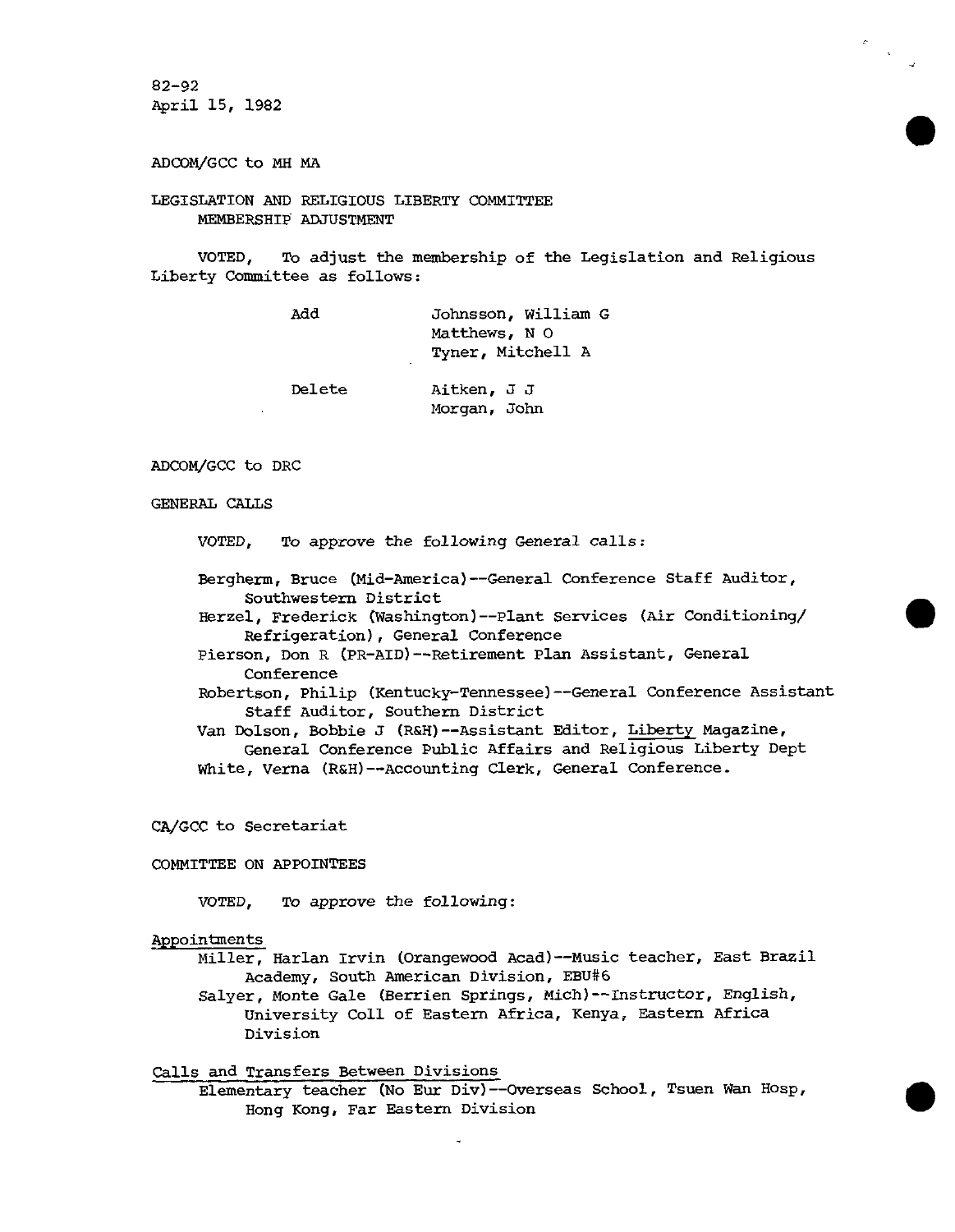# (Appointees - contd)

Releases

Hilliard, William Albert from appt to So China Island Un Miss, Far Eastern Division; declined

Maberly, Glen (Aust Div) from call to Maluti Hospital, Trans-Africa Division; declined

Open call for Evangelist (No Eur Div)--Tanzania Adv Sem & Col, Eastern Afr Div; call cancelled

Permanent Returns

Barber, Walter Eugene from Majuro, Marshall Islands, Far Eastern Division; retirement, effective November 1982

Canosa, Hamlet from Singapore, Far Eastern Division; family consideration, effective June 1982

Clayville, Douglas from Guam-Micronesia Miss, Far Eastern Div; personal, effective August 1982

Dasher, Lawrence Edwin from Guam-Micronesia Miss, Far Eastern Div; health, effective April 1982.

ITC/GCC to AL

INTERDIVISION TRAVEL

Hirsch, C B

Battle, M T

VOTED, To approve the following interdivision travel:

Authorizations

Administration

Butler, L L ) Murrill, W L) No Eur Div, June 24-28 and July 7-9, 1982

> Euro-Afr Div, Germany, May 9-16, 1982

Mid East Un, June 27-July 18, 1982

Islamic Evangelism Schmidt, A E & Beatriz

Schmidt, A E & Beatriz

Schmidt, A E & Beatriz

So Asia Div, Hyderbad, India, May 23-June 12, 1982. Mid East Un, Cairo, May 10-23, 1982 Afr-Ind Ocean, Dakar, Senegal, Apr 25-May 9, 1982

So Asia Div, Hyderbad, India, Sept, Oct, Nov 1982

Afr-Ind Ocean, Dakar, Senegal, Feb, Mar, Apr 1983

Schmidt, A E & Beatriz Mid East Un, Cairo, Sept, Oct, Nov 1983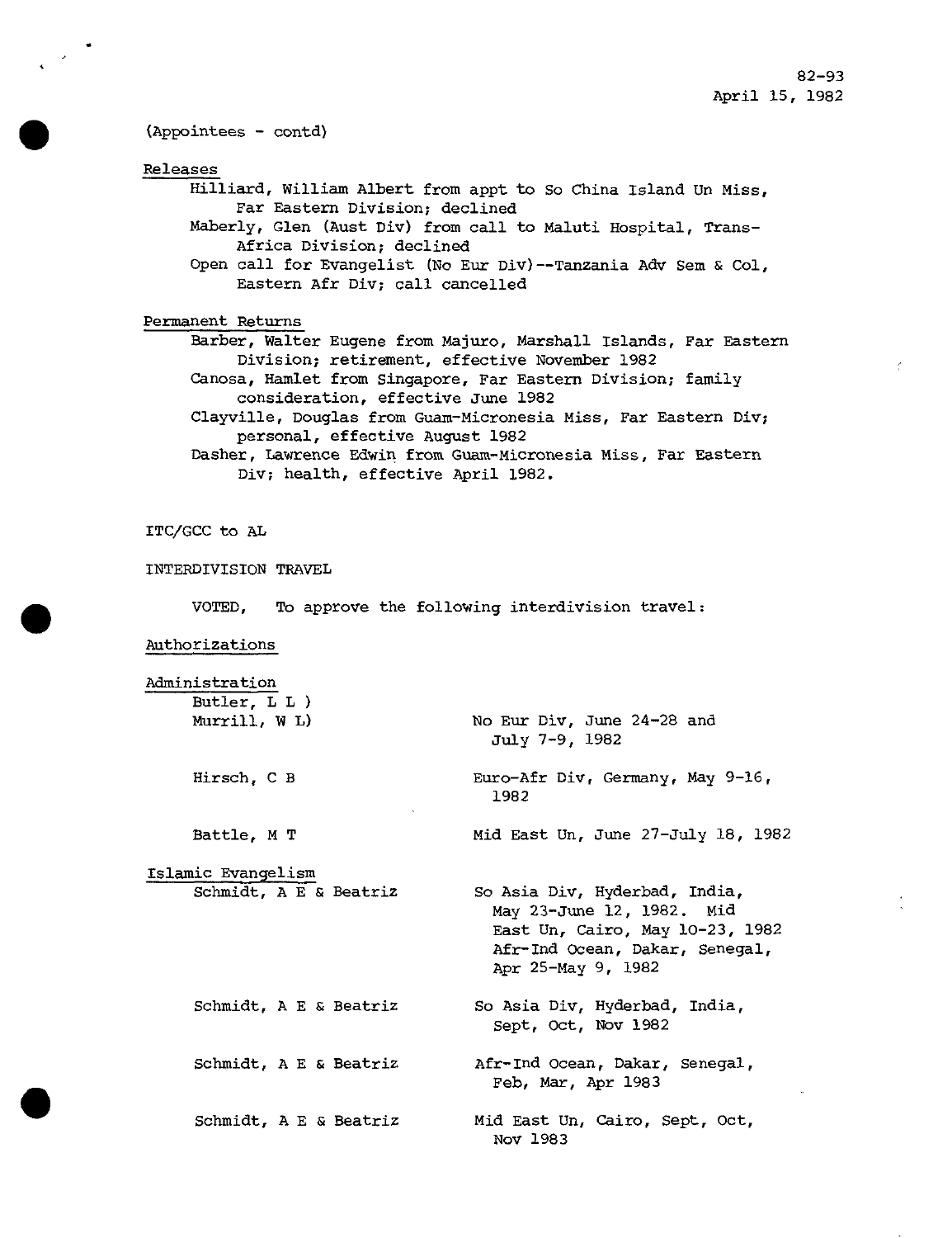82-94 April 15, 1982 (Interdivision Travel - contd) Publishing Ramirez, L A (Specials) Graham, R E ) Mutch, Patricia) (Andrews Univ) Nelson, Donovan (LLU Med Ctr) Emit, H J (No Eur Div) Collins, J E (Pacific Un) Kulakov, M P (USSR) Mid East Un, June 15-July 6, 1982 in connection with meetings in Germany East Afr Div, Nairobi, Aug 27-Sept 6, 1982. Expenses by Andrews University Far East Div, Apr 18-May 8, 1982 Expenses by Bandung Hospital No Amer Div, Kingsway Coll, July 16- July 24, 1982 Washington, July 26-28, 1982 Expenses by Northern Eur Div No Eur Div, British Un, May 1-June 30, 1982. Travel, entertainment, salary by British Union Euro -Afr Div, DDR, May 4-9, 1982 Expenses by DDR.

NSO/GCC to DRC

ECCLESIASTICAL ENDORSEMENT--S M BOYNTON

VOTED, To grant ecclesiastical endorsement to Samuel M Boynton of the Allegheny East Conference to serve as a chaplain in the US Army Reserves.

Sp of Proph Com/GCC to CDW

SPIRIT OF PROPHECY BOOKS--SUBSIDIES

VOTED, To make the following appropriations from the Spirit of Prophecy Basic Library Fund to the Southern Asia Division, as indicated:

| Southern Asia Division | Language Pages Copies Subsidy |  |                      |
|------------------------|-------------------------------|--|----------------------|
| Happiness Homemade     | Burmese                       |  | 188 5.000 \$1,912.50 |

•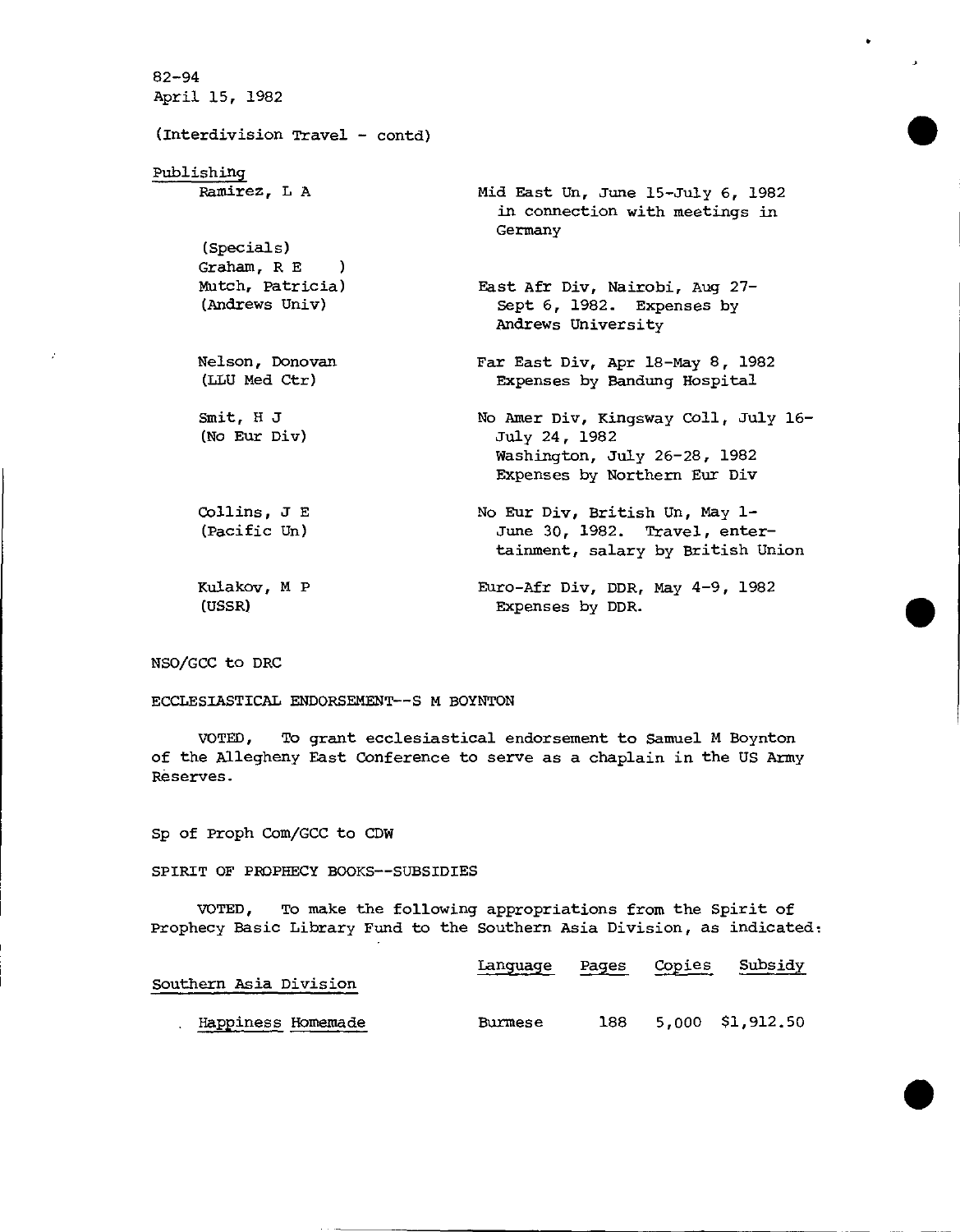82-95 April 15, 1982

(Sp of Prophecy Subsidies - contd)

| (Southern Asia Division)                           | Language        | Pages      | Copies         | Subsidy                |
|----------------------------------------------------|-----------------|------------|----------------|------------------------|
| Reactivate the following:                          |                 |            |                |                        |
| Counsels for the Church<br>Counsels for the Church | Khasi<br>Lushai | 403<br>403 | 2,000<br>2,000 | \$2.420.00<br>2.420.00 |

Adjourned

**s** 

**4** 

•

•

C B Hirsch, Chairman D H Baasch, Secretary Martha Horn, Recording Secretary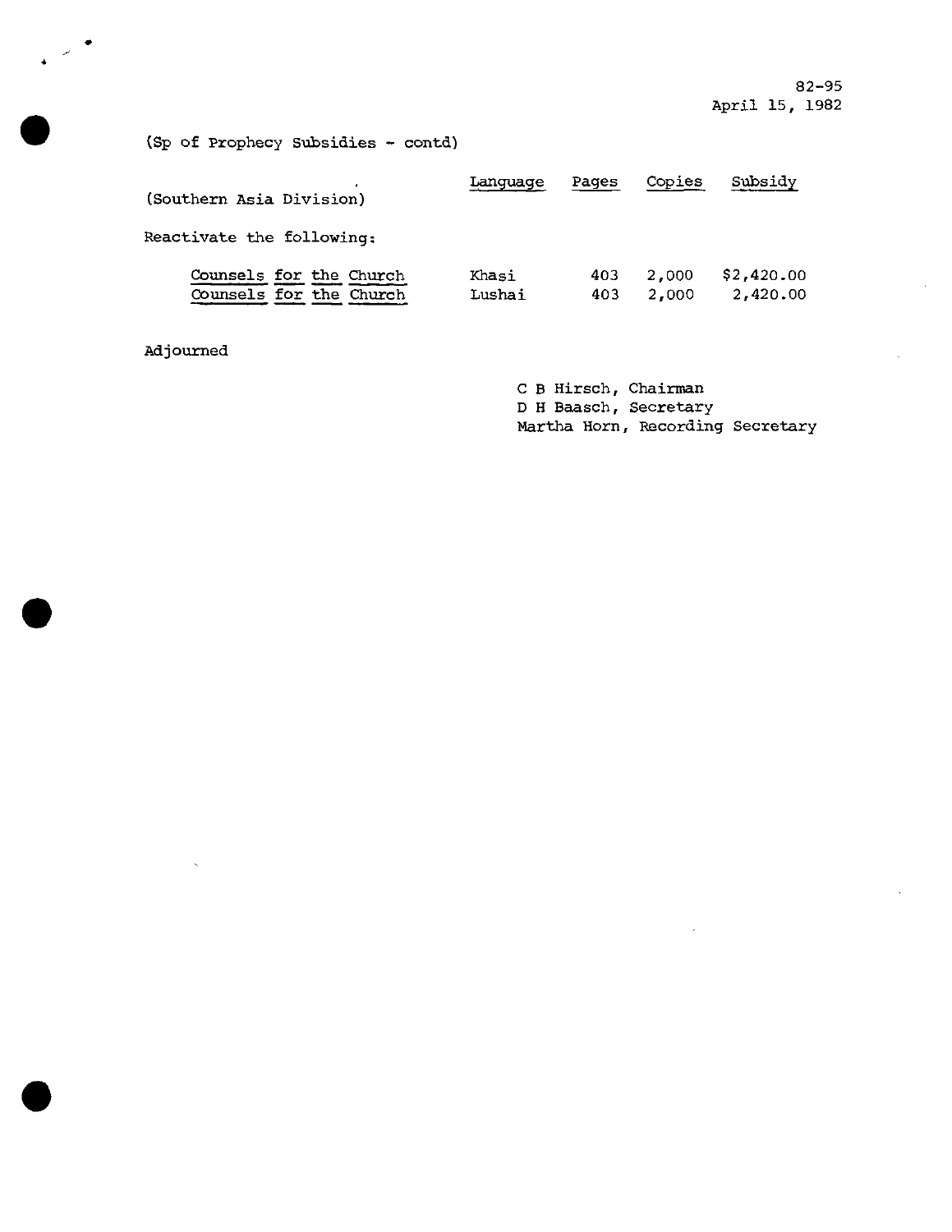# Minutes of Meeting

#### GENERAL CONFERENCE COMMITTEE

April 22, 1982, 10:00 a.m.

#### MEMBERS PRESENT

Enoch Oliveira, D H Baasch, 3 W Bothe, W J Brown, G 0 Bruce, J E Chase, D R Christman, D E Crane, S L DeShay, R R Drachenberg, W Duncan Eva, R D Graybill, J H Harris, C B Hirsch, F W Hudgins, W G Johnsson, F L Jones, R E Klimes, Eloy Martinez, R F Mattison, S F Monnier, W L Murrill, R E Osborn, R L Pelton, H F Rampton, Gary M Ross, A C Segovia, F A Soper, W M Starks, F R Stephan, C R Taylor, G Ralph Thompson, 0 A Troy, L R Van Dolson, Irma B Vyhmeister, K H Wood, F Donald Yost.

# DEVOTIONAL MESSAGE

Enoch Oliveira read 2 Samuel 22:30 as his text:

by my God I can leap over a wall." (RSV).

 $\label{eq:2} \mathcal{L} = \mathcal{L} \left( \mathcal{L} \right) \mathcal{L} = \mathcal{L} \left( \mathcal{L} \right)$ 

Leaders see problems on every hand--liberal theology in the church, financial difficulties, leadership paralysis, lack of dynamic evangelism- but God is mightier than any adversary and can give power to "leap over a wall" of difficulty. God calls us to go forward and to surmount our problems.

W J Brown offered prayer.

#### REPORTS

•

W Duncan Eva gave a report of his visit to the Australasian Division. He attended six camp meetings as well as a number of workers' meetings. Members and workers are loyal to the Advent Message and support the work of the church in the homeland countries and mission fields of the Division. He expressed a need for immediate and more thorough instruction in the prophetic aspects of our Message in order to prevent confusion in the minds of believers.

MINUTES of the meeting held April 15, 1982, were approved.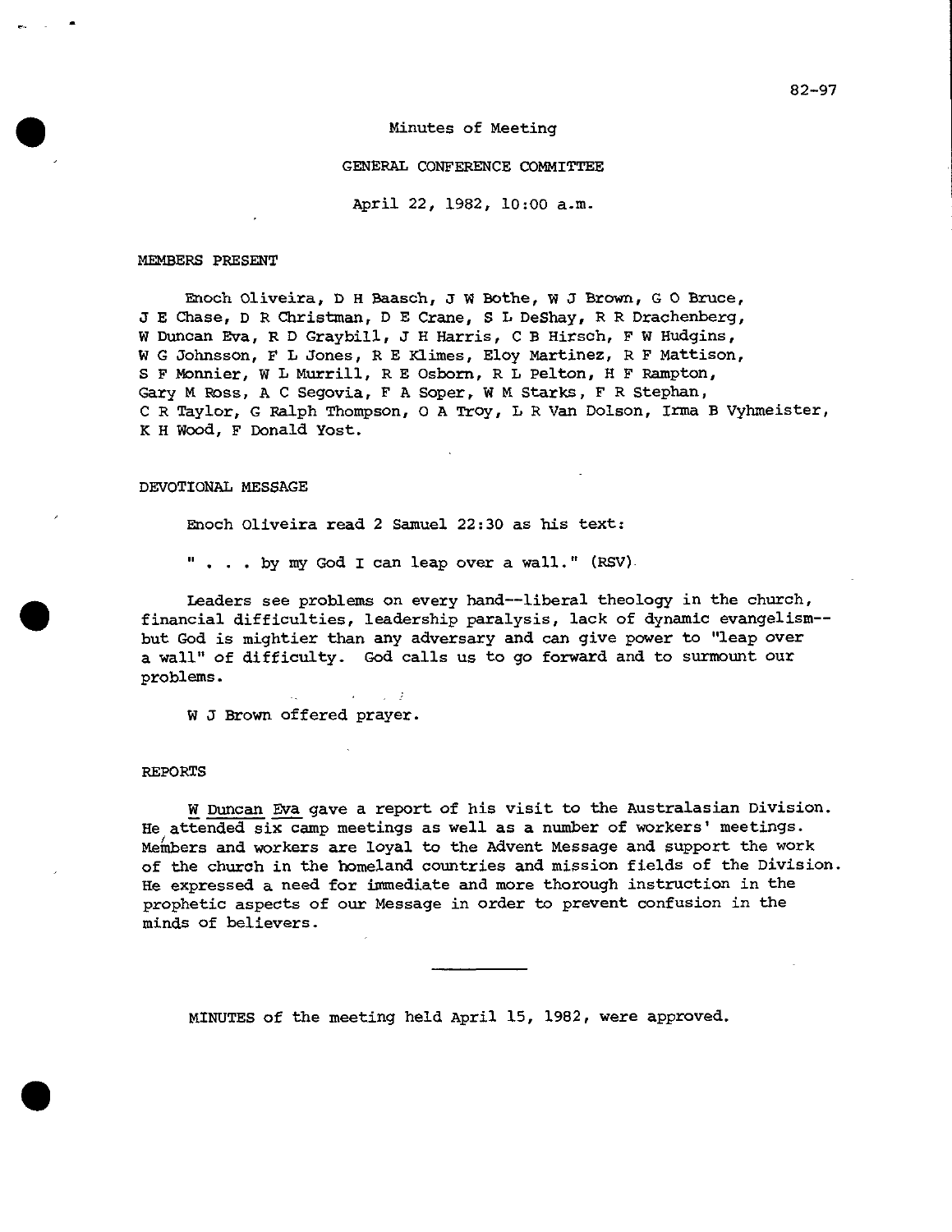82-98 April 22, 1982

ADCOM/GCC to GRT

PUBLICATIONS COORDINATING COMMITTEE--FRENCH -MEMBERSHIP ADJUSTMENT

VOTED, To adjust the membership of the Publications Coordinating Commttee--French as follows:

Delete Lemon, P F

Add Hermans, Georges L

ADCOM/GCC to CEB

OFFICE OF HUMAN RELATIONS ADVISORY BOARD

VOTED, To adjust the membership of the Office of Human Relations Advisory Board as follows:

Add White, E A

ADCOM/GCC to AEG

ADMINISTRATIVE COMMITTEE (ADCOM)- -TERMS OF REFERENCE - *AMENDMENT* 

VOTED, To amend item #15 of the Terms of Reference for the Administrative Committee to read as follows:

15. Process retirement applications 15. Recommend to GCC from members of elected GC staff and refer all applications for elected GC staff and permanently returned missionaries to the General Conference Committee.

ADCOM/GCC to MLM

PERSONNEL COMMITTEE--AUTHORITY AND RESPONSIBILITY AMENDMENT

VOTED, To amend item #4 of the Authority and Responsibility portion of the Terms of Reference of the Personnel Committee to read as follows:

4. Process retirement applications 4. Recommend to GCC from members of the non-elected staff of the General Conference who qualify for retirement benefits.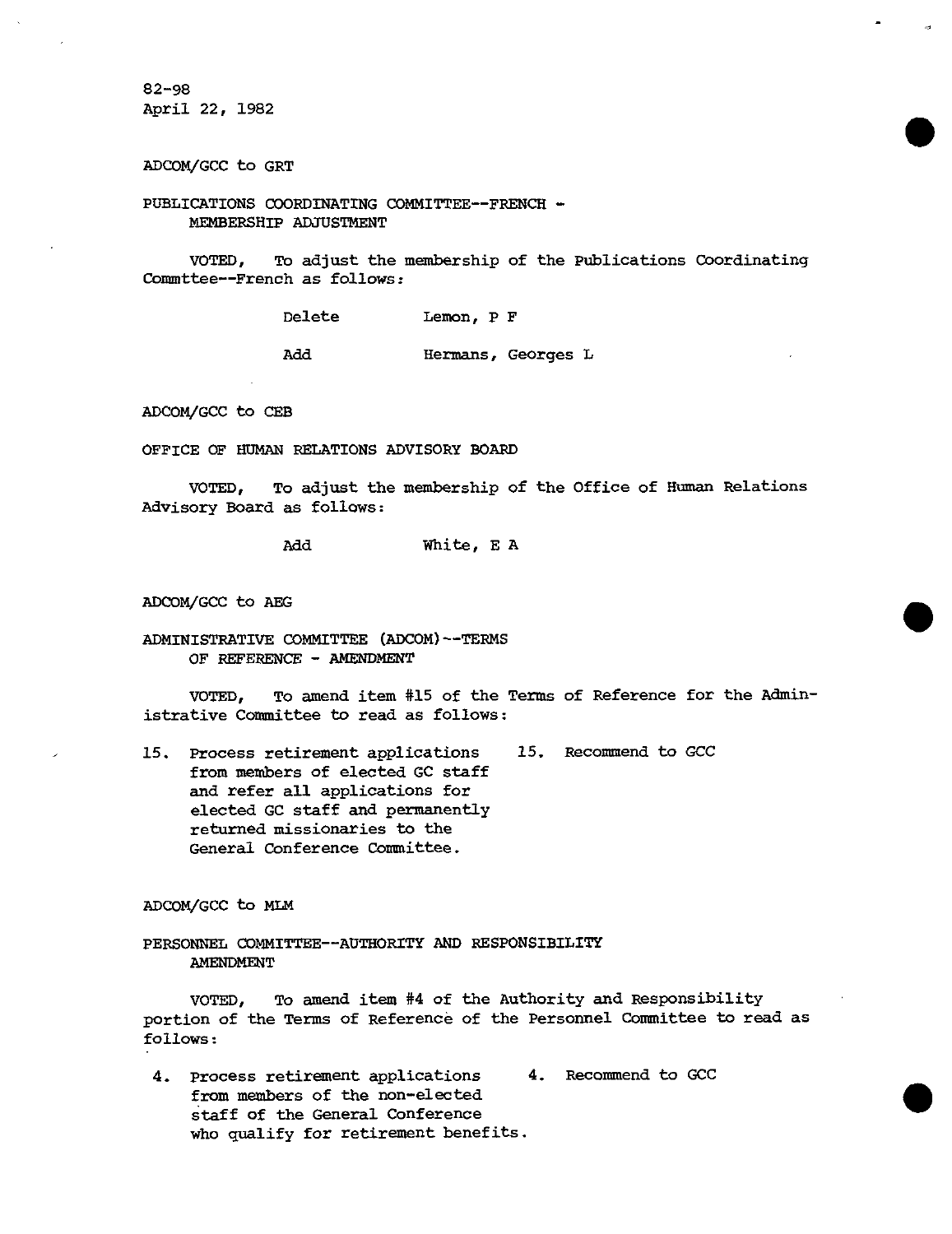# CA/GCC to Secretariat

# COMMITTEE ON APPOINTEES

VOTED, To approve the following:

#### Appointments

- Aaen, Bernhard (PUC) -Teacher, Asia-American English Language School, Far Eastern Division
	- Alexander, Marcia (Berrien Springs, Mich) -Computer Science Tech/ Teacher, West Indies College, Jamaica, Inter-American Division, national returning
	- Fly, James L (College Place, Wash) -- Audio-Visual Services Coordinator, Africa-Indian Ocean Division, Ivory Coast
	- Headley; Dave (Hyattsville, Maryland) -Chemistry teacher, West Indies College, Jamaica, Inter-American Division, national returning
	- McDowell, Nathaniel E (El Paso, Texas)--Physician, Grenada Clinic, Caribbean Un, Inter-American Division, national returning
	- McMillan, Wendell R (Berrien Springs, Mich) -Treasurer, Bahamas Conference, West Indies Un, Inter-American Div, national returning

# Calls and Transfers Between Divisions

- Bolante, Ruben (Far East Div) -Accountant, Division office, Africa-Indian Ocean Division, Ivory Coast
- Carbone, Giuseppe (Euro-Afr Div)--Youth/Education director, North Coast Mission, Brazil, South American Division NBU #2
- Dedic, Branco (Euro-Afr Div) --Business manager, Nanga-Eboko, Cameroun Africa-Indian Ocean Division
- Frei, Rene (Euro-Afr Div)--To extend AVSC service 1 year as mathematics teacher, Dogba Col, Cameroun, Afr -Indian Ocean Division
- Lachenal, Michel (Euro-Afr Div)--Reassign as physician from Bere Disp, Chad, to Andapa Hosp, Madagascar, Africa-Indian Ocean Division
- Merkx, Rudi (Euro-Afr Div) -- Reassign from Director of Patient Care to Business Manager, Mugonero Hospital, Rwanda, Africa-Indian Ocean Division
- Nurse (Far East Div) -- Makale Clinic, Ethiopia, Eastern Africa Division
- Roca, Jose E (Far East Div) serving as physician, Gimbie Hasp, Ethiopia - -Physician, Andrews Mem Hosp, Jamaica, Inter-American Division, transfer after furlough WIU #9

#### Releases

•

- Gibson, Elvin Thomas from appt to Penang Adv Hsp, Malaysia, Far Eastern Division; declined
- Henriot, Paul (Euro-Afr Div) from call to Senegal Miss and Sahel Union, Africa-Indian Ocean Division; declined
- Pala, Ernst (Euro-Afr Div) from call to Togo-Benin Miss, Africa-Indian Ocean Division; declined.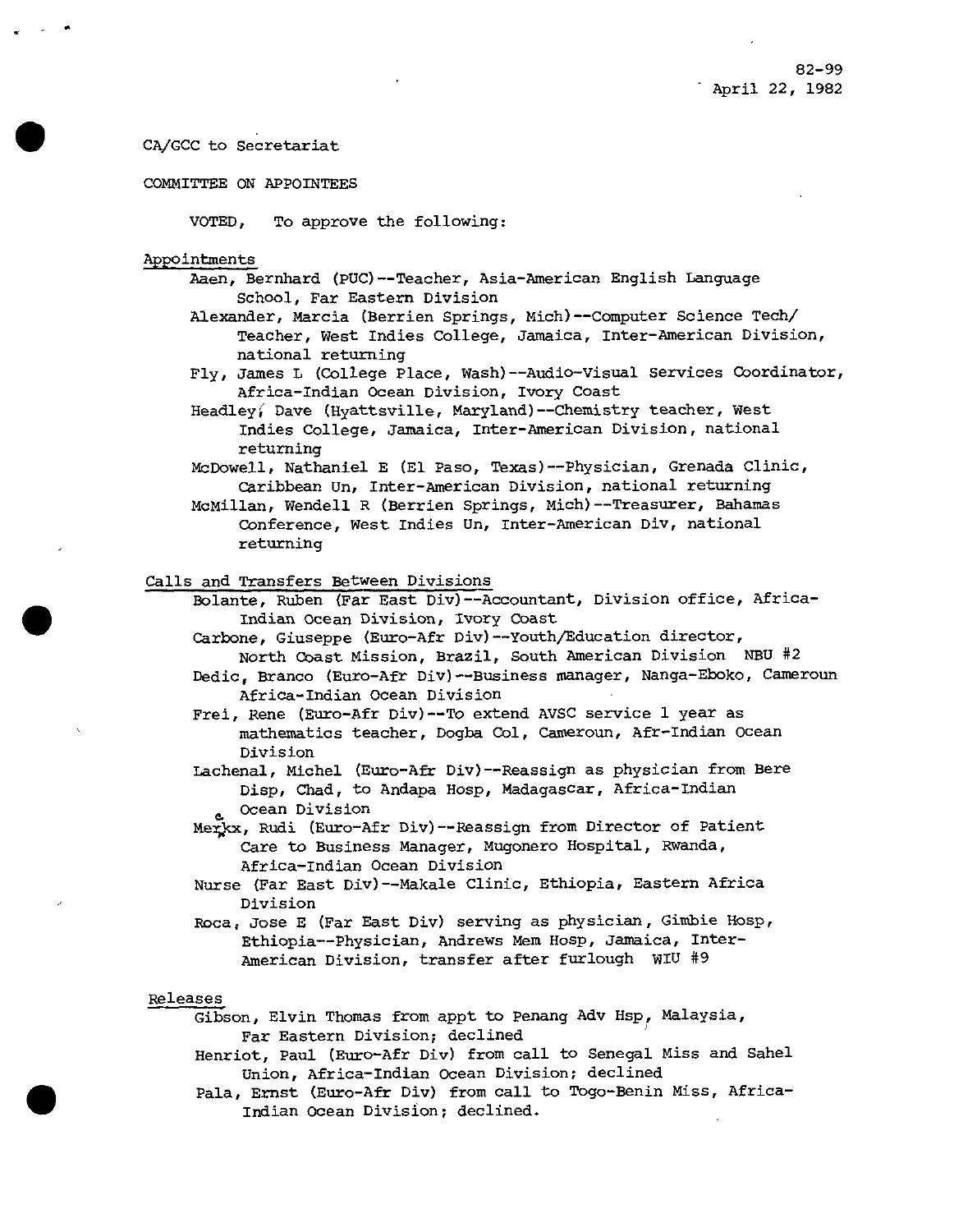82-100 April 22, 1982

(Appointees - contd)

Permanent Returns

Bryan, James Alfred from Ebeye Hosp, Marshall Islands, Far Eastern Division; Division recommendation, effective March 1982 Dunnett, April from ASWA, Nigeria, Africa-Indian Ocean Division to Northern European Division; personal, effective May 1982 Hanlon, Dwight S from Franco-Haitian Inst, Inter-American Division; budgetary considerations, effective May 1982 Ottati, Francisco from Cent American Un, Inter-American Div; health, effective January 1982.

Personnel/GCC to EMS-RPC

EBBESS, CHARLOTTE--RETIREMENT

RECOMMENDED, To place Charlotte Ebbess on the Retirement Plan effective May 1, 1982, after 31 years of service at the Review and Herald Publishing Association and the General Conference.

ITC/GCC to AL

INTERDIVISION TRAVEL

VOTED, To approve the following interdivision travel:

Authorizations

| Ministerial-Stewardship<br>Biblical Research Institute<br>Holbrook, Frank) |                                                                                                                                          |
|----------------------------------------------------------------------------|------------------------------------------------------------------------------------------------------------------------------------------|
| Spangler, $J R$ )                                                          | Aust Div, Aug 1-Sept 6, 1982                                                                                                             |
| Lay Activities                                                             |                                                                                                                                          |
| Monnier, S F                                                               | Far East Div, May 21-29, 1982<br>In connection with travel to<br>Switzerland for furlough.<br>Extra expense charged to<br>travel budget. |
| Specials                                                                   |                                                                                                                                          |
| Dyer, Mercedes<br>(Andrews Univ)                                           | Int-Amer Div, Bahamas, May 7-11,<br>1982. Expenses by Bahamas<br>Conference                                                              |
| Nelson, Donovan<br>(LL Med Center)                                         | Int-Amer Div, Apr 19-May 2, 1982<br>Expenses by Caribbean & Franco-<br>Haitian Unions                                                    |
| Reaves, Benjamin<br>(Oakwood Col)                                          | Int-Amer Div, West Indies Un,<br>May 28-30, 1982. Expenses<br>by W Indies College.                                                       |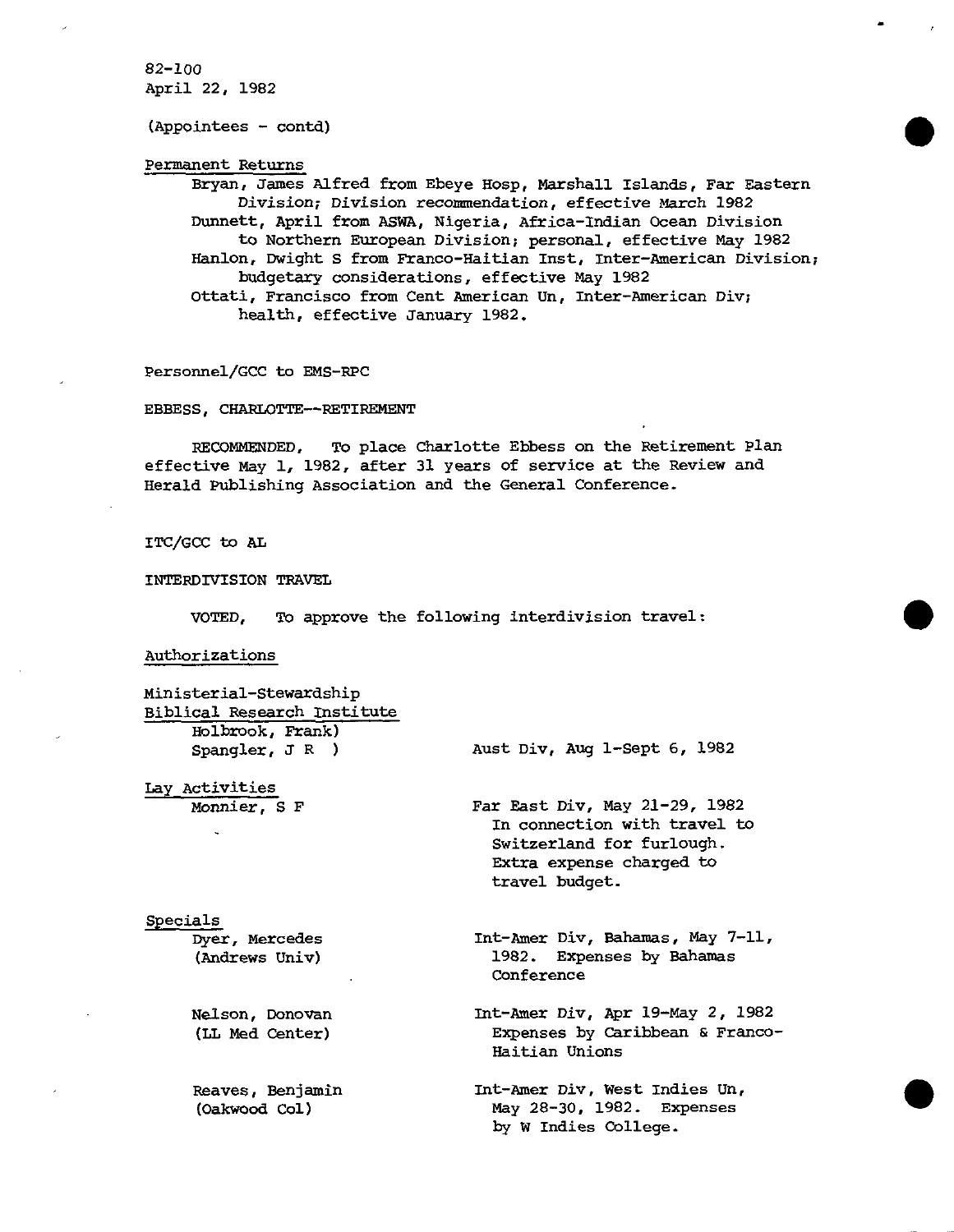82-101 April 22, 1982

# (Interdivision Travel - contd)

(Specials) Skantz, Ron (Florida Hosp)

•

•

Taylor, David (Pac Un Col)

Taylor, David (Pac Un Col)

Tkachuk, R D (Geoscience Research)

# Cancellations

Marsh, Gene (GENCON)

Spangler, J R

Adjourned

Int-Amer Div, Apr 21-May 2, 1982 Expenses by Caribbean & Franco-Haitian Unions

Int-Amer Div, June 20-22, 1982 Expenses by Bahamas Conference

- Afr-Ind Ocean Div, Summer 1983 Travel and entertainment by Afr-Indian Ocean Division
- Aust Div, June 21-Jul 29, 1982 Expenses from GRI budget
- Afr-Ind Ocean Div, No Eur Div, Euro -Afr Div, Apr 24-May 20, 1982

Trans-Afr Div, Sept 1-27, 1982

Enoch Oliveira, Chairman D H Baasch, Secretary Martha Horn, Recording Secretary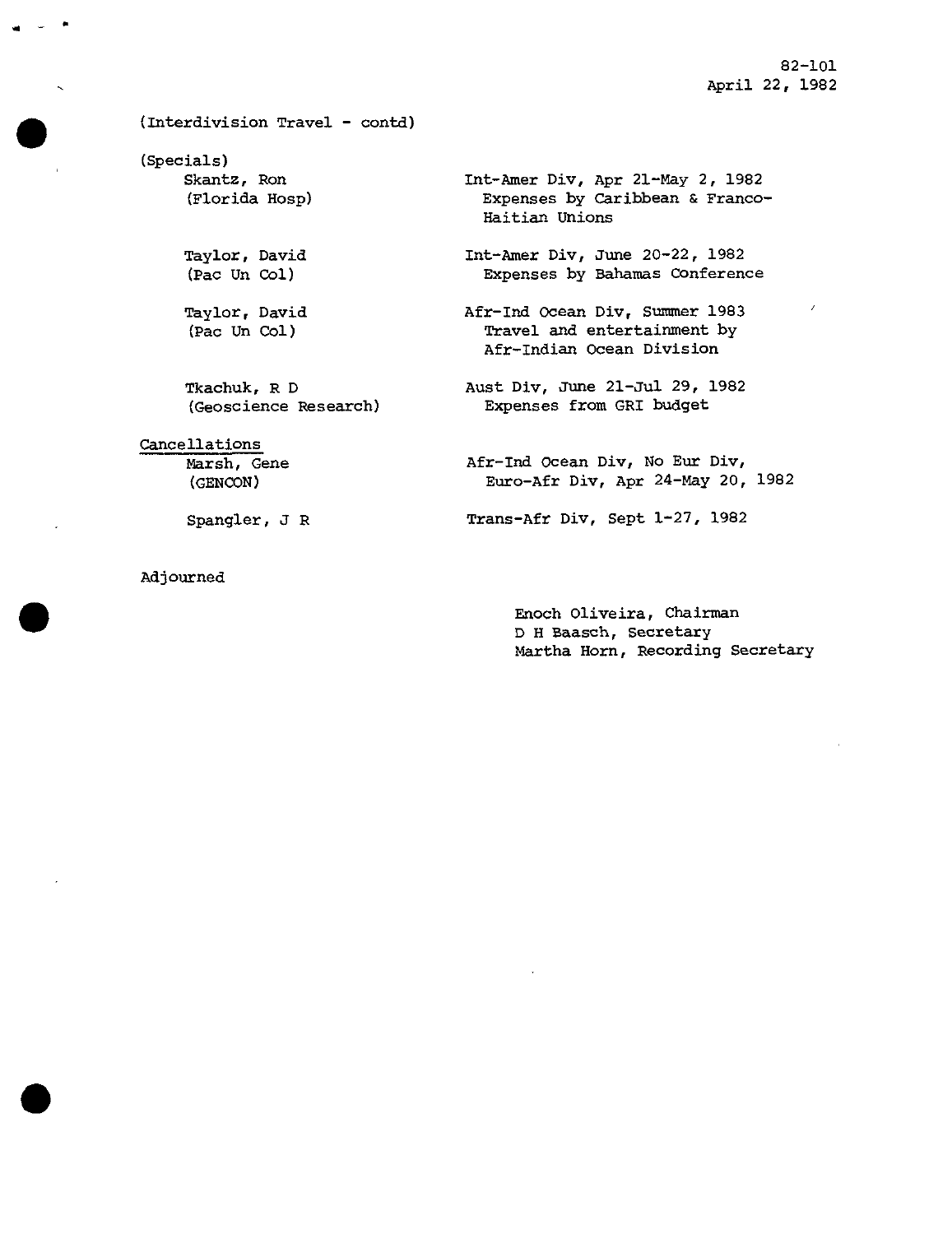#### Minutes of Meeting

#### GENERAL CONFERENCE COMMITTEE

April 29, 1982, 10:00 a.m.

#### MEMBERS PRESENT

W R Lesher, D H Baasch, G J Bertochini, J W Bothe, W J Brown, G 0 Bruce, D E Crane, R L Dale, G 0 Engen, P A Gordon, V S Griffiths, J H Hancock, J H Harris, C B Hirsch, D W Holbrook, Alice Lowe, E H Mack, R F Mattison, S D Meyers, M L Mills, S F Monnier, W L Murrill, Enoch Oliveira, R W Olson, A J Patzer, R L Pelton, Elbio Pereyra, M H Reeder, Gary M Ross, A E Schmidt, E H J Steed, C R Taylor, G Ralph Thompson, O A Troy, L R Van Dolson, Irma B Vyhmeister, C D Watson, L D Wood, F Donald Yost.

#### DEVOTIONAL MESSAGE

W R Lesher, Chairman, gave some of his views on the third meeting of the Daniel and Revelation Committee which is giving continued study to issues raised at the Glacier View meeting. This committee plans to meet in October and continue the ongoing study of the year-day principle, the,"daily" and other aspects of the books of Daniel and The Revelation.

J H Harris offered prayer.

#### INTRODUCTIONS

C D Watson introduced his brother and wife, Albert and Maureen Watson, who have come to the United States to attend the graduation exercises of their son from Columbia Union College, Albert Watson is head of the Science Department at Newbold College, England.

D W Holbrook presented Hartmut Behnke, a pastor from the Stuttgart area, Germany. He has been studying at Andrews University and is now gathering materials for Family Life Service work in Germany.

#### REPORTS \_

 $\bullet$ 

D W Holbrook and his wife Betty have just returned from an extensive itinerary in Europe, Australia, New Zealand and India. They have been conducting Family Life Seminars in varied cultures and conditions but have found that as long as Biblical principles are followed in their instruction, there is no cultural barrier.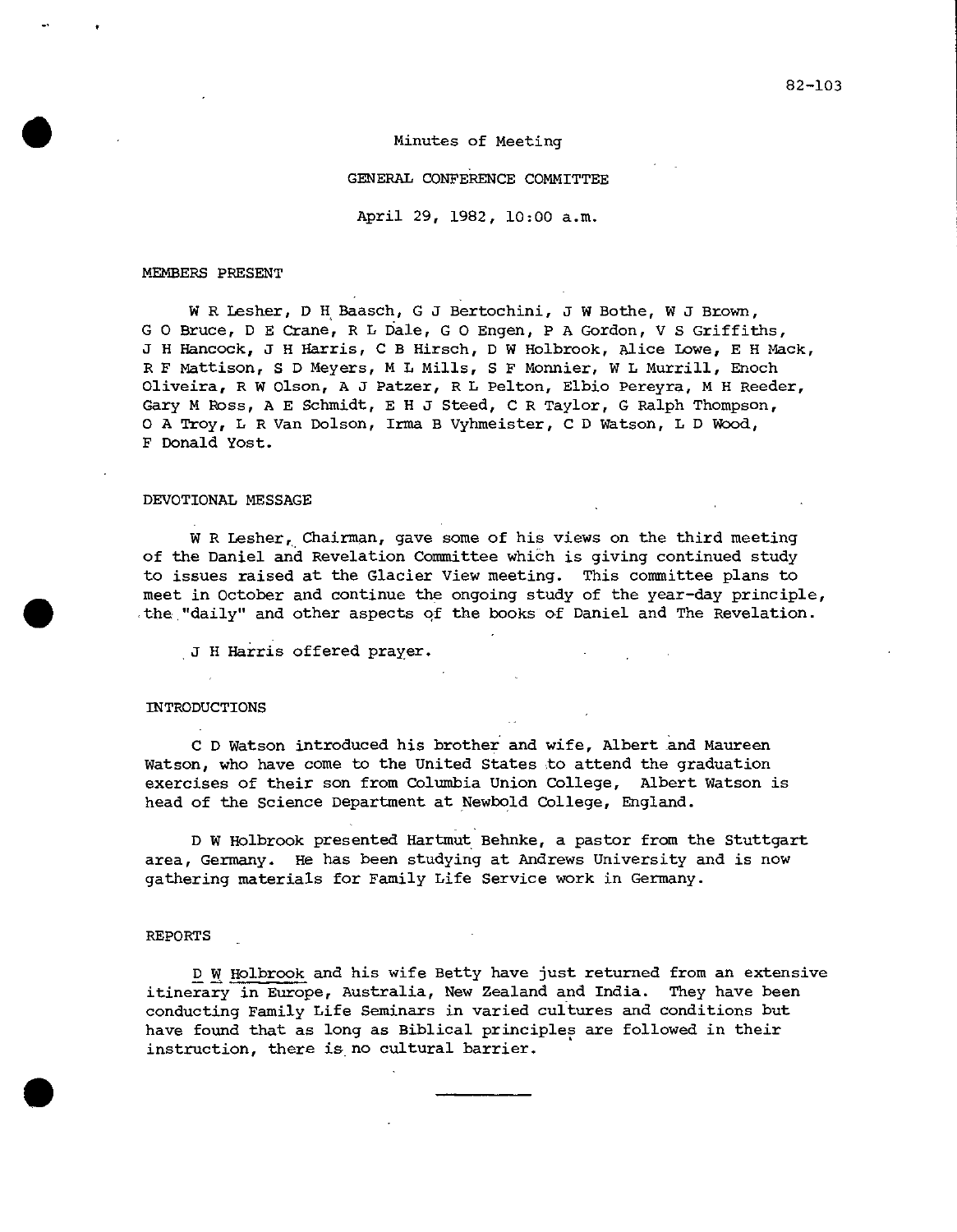82-104 April 29, 1982

MINUTES of the meeting held April 22, 1982, were approved.

•

•

#### Secretariat/GCC to GRT

NAD AUDITORS' SEMINAR--J PATRICK YHIP INVITED

VOTED, To invite J Patrick Yhip of Loma Linda University to attend the GC and NAD Auditors' Seminar to be held in the Washington area June 17-23, 1982.

CA/GCC to Secretariat

#### COMMITTEE ON APPOINTEES

VOTED, To approve the following:

#### Appointments

Fernando, Felicito (Physician, Guyana)--Reassign from Mwami Hosp, Zambia to Kanye Hospital, Botswana, Trans-Africa Division, as physician

Kraft, Edwin (Anchorage, Alaska)--Health-Temperance director, East African Union, Kenya, Eastern Africa Division

Proctor, Philip W (Portland, Tenn)--Maintenance engineer, Kamagambo HS & Teachers College, Kenya, Eastern Africa Division

Upchurch, Marilyn (Hendersonville, No Carolina)--Dean of Girls/Sec Science teacher, Far Eastern Academy, Far Eastern Division

Calls and Transfers Between Divisions

- Campbell, Gordon Robert (Aust Div)--Relief physician, Singapore Adv Hosp, Far Eastern Div, 2 months Special Service basis Daitey, Andrews (Afr-Ind Ocean Div national, Sweden, No Eur Div)-- District pastor, West Cameroun Miss, Africa-Indian Ocean
- Division, national returning Elementary teacher (Aust Div)--Overseas elementary school, Tsuen Wan Hosp, Hong Kong, Far Eastern Division
- Surgeon (So Amer Div)--Bongo Adv Hospital, Angola, Euro-Africa Division

#### Releases

- Bliss, Catherine from appt to Afr-Indian Ocean Div, Ivory Coast; declined
- Elementary teacher (No Eur Div)--Cancel call of Far East Div for overseas elementary teacher, Tsuen Wan Hosp, Hong Kong, Far Eastern Division

Mavronicholas, C (Trans-Afr Div) from call to Sahel Union, Africa-Indian Ocean Division; call not passed on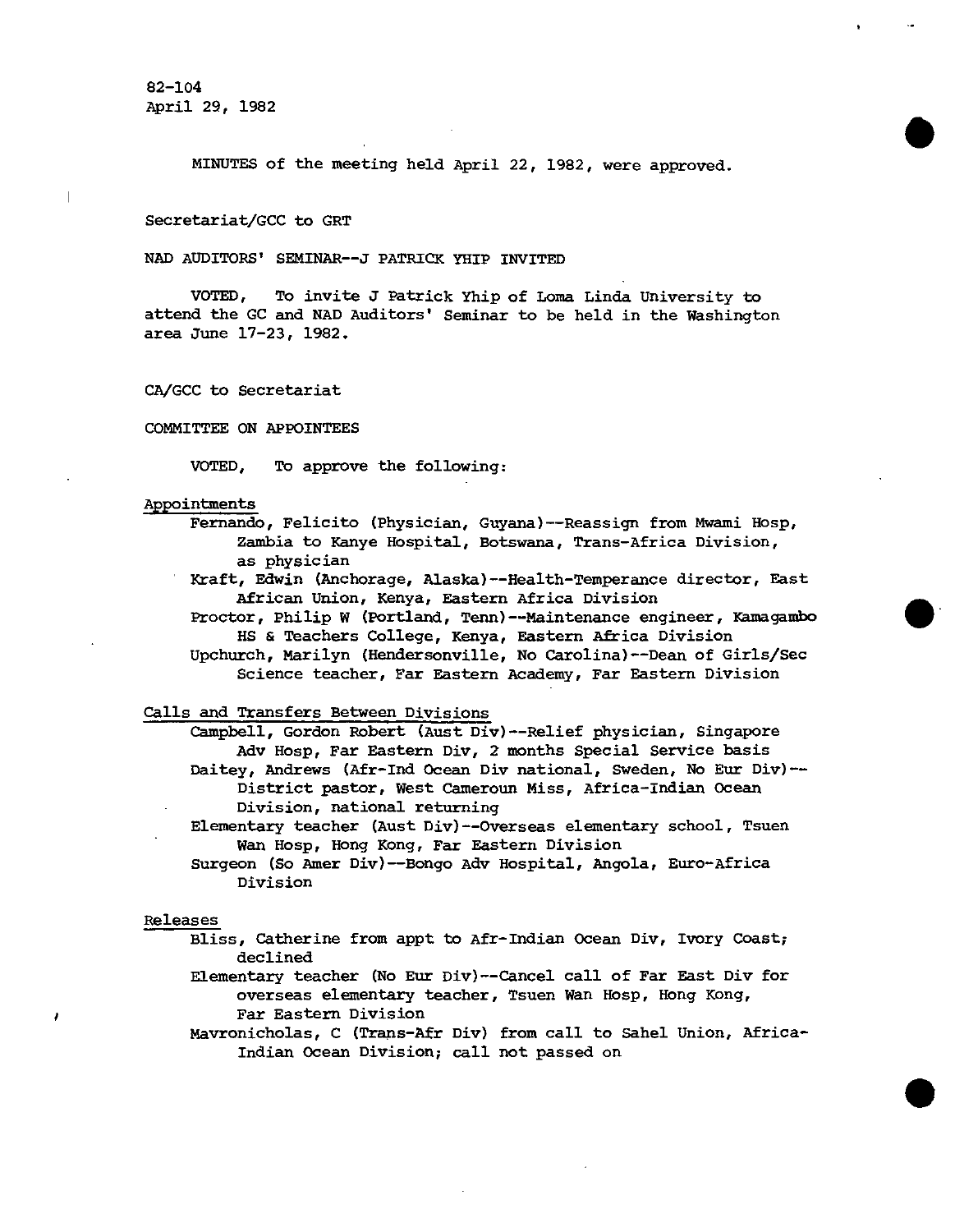• (Appointees - contd)

(Releases)

Pocock, John (Aust Div) from call to Rusangu Sec School, Zambia, Trans-Africa Division; declined

Salyer, Monte Gale (Berrien Springs, Mich) from appt to University College of Eastern Africa, Kenya, Eastern Africa Division; declined

Tigley, Edwin (Far East Div) from call to Zaire Union, Africa-Indian Ocean Division; call not passed on

# Permanent Returns

Pressley, Gretchen (daughter of R Pressley, ASWA, Nigeria) from Africa-Indian Ocean Division; education, effective May 1982.

NAD Admin/GCC to GRT

FIVE-DAY PLAN UPDATE COMMITTEE (Ad Hoc)

VOTED, To appoint the following ad hoc Five-Day Plan Update Committee to meet in Washington, DC, May 12, and 13, 1982:

Mervyn Hardinge, Chairman; M C Sawvel, Secretary; Elvin Adams, Fred Hardinge, R E Klimes, A C Marple, Bryce Pascoe, Marguerite Pike, • F A Soper, E H J Steed, A S Whiting, Glen Wintermeyer.

ITC/GCC to AL

INTERDIVISION TRAVEL

VOTED, To approve the following interdivision travel:

Authorizations

•

| <b>SAWS</b>          |                                                                                                                       |
|----------------------|-----------------------------------------------------------------------------------------------------------------------|
| O'Ffill, R W         | Afr-Ind Ocean, East Afr, Trans-<br>Africa Divs, May 3-20, 1982<br>Significant portion of expense<br>from grant funds. |
| Specials             |                                                                                                                       |
| Beaven, W H          | Int-Amer Div, Jamaica, May 28-                                                                                        |
| (Kettering Med Arts) | May 30, 1982. Travel and<br>entertainment by West Indies<br>College                                                   |
| Douglas, Walter      | Int-Amer Div, Caribbean Un,                                                                                           |
| (Andrews Univ)       | Aug 18-22, 1982. Travel ex-<br>penses by Caribbean Union.                                                             |